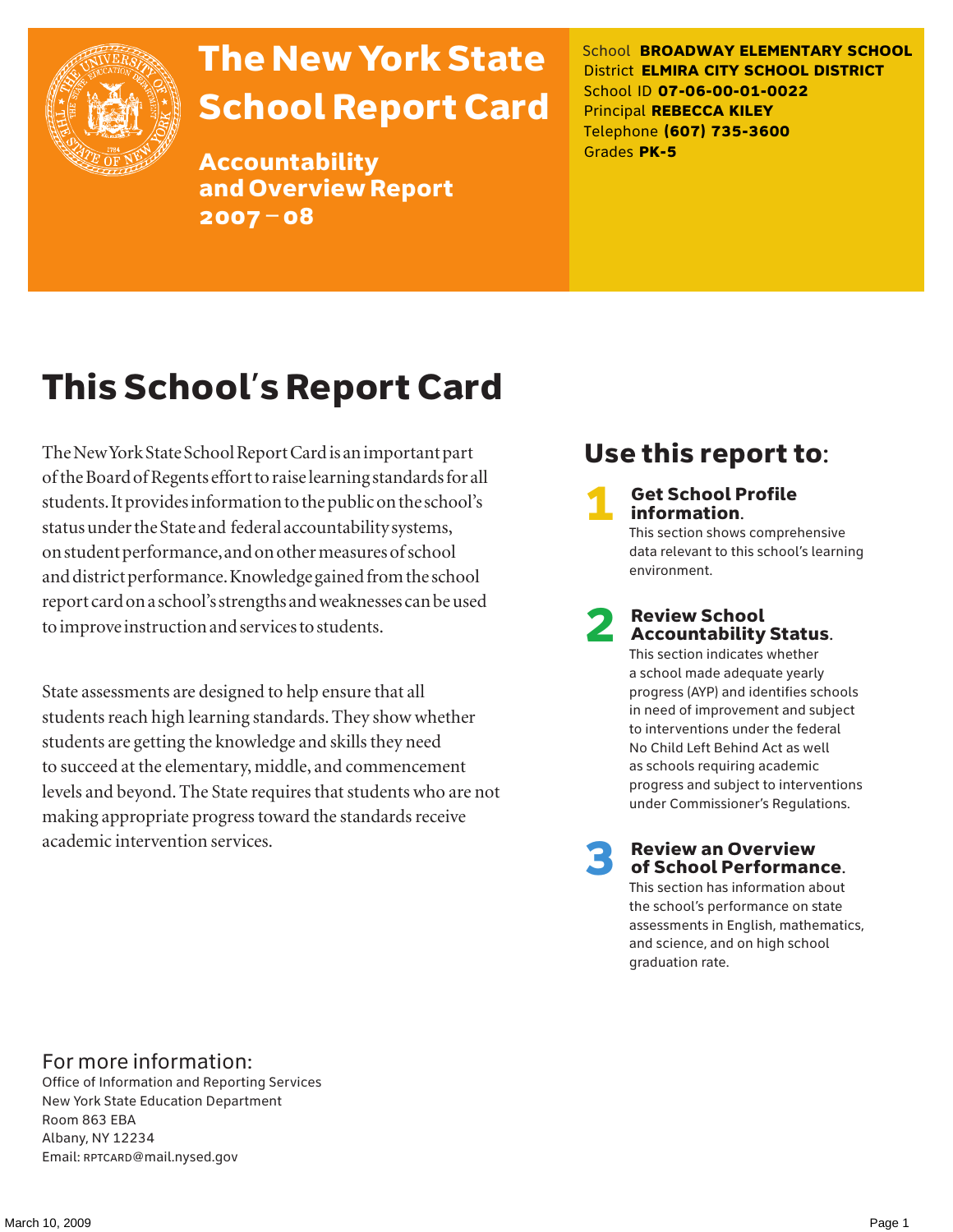### School Profile

This section shows comprehensive data relevant to this school's learning environment, including information about enrollment, average class size, and teacher qualifications.

### Enrollment

|                            | $2005 - 06$ | 2006-07     | $2007 - 08$ |
|----------------------------|-------------|-------------|-------------|
| Pre-K                      | 36          | 37          | 37          |
| Kindergarten               | 88          | 71          | 79          |
| Grade 1                    | 65          | 83          | 76          |
| Grade 2                    | 58          | 62          | 80          |
| Grade 3                    | 64          | 61          | 70          |
| Grade 4                    | 77          | 59          | 68          |
| Grade 5                    | 67          | 63          | 69          |
| Grade 6                    | 0           | 0           | 0           |
| <b>Ungraded Elementary</b> | 0           | 0           | 0           |
| Grade 7                    | 0           | $\mathbf 0$ | 0           |
| Grade 8                    | 0           | 0           | 0           |
| Grade 9                    | 0           | 0           | 0           |
| Grade 10                   | 0           | 0           | 0           |
| Grade 11                   | 0           | 0           | 0           |
| Grade 12                   | 0           | 0           | 0           |
| <b>Ungraded Secondary</b>  | 0           | 0           | 0           |
| Total K-12                 | 419         | 399         | 442         |

# Enrollment

Information

*Enrollment* counts are as of Basic Educational Data System (BEDS) day, which is typically the first Wednesday of October of the school year. Students who attend BOCES programs on a part-time basis are included in a school's enrollment. Students who attend BOCES on a full-time basis or who are placed full time by the district in an out-of-district placement are not included in a school's enrollment. Students classified by schools as "pre-first" are included in first grade counts.

### Average Class Size

|                       | $2005 - 06$ | $2006 - 07$ | $2007 - 08$ |
|-----------------------|-------------|-------------|-------------|
| <b>Common Branch</b>  | 21          | 20          | 20          |
| Grade 8               |             |             |             |
| English               |             |             |             |
| <b>Mathematics</b>    |             |             |             |
| Science               |             |             |             |
| <b>Social Studies</b> |             |             |             |
| Grade 10              |             |             |             |
| English               |             |             |             |
| <b>Mathematics</b>    |             |             |             |
| Science               |             |             |             |
| <b>Social Studies</b> |             |             |             |

### Average Class Size Information

*Average Class Size* is the total registration in specified classes divided by the number of those classes with registration. *Common Branch* refers to self-contained classes in Grades 1–6.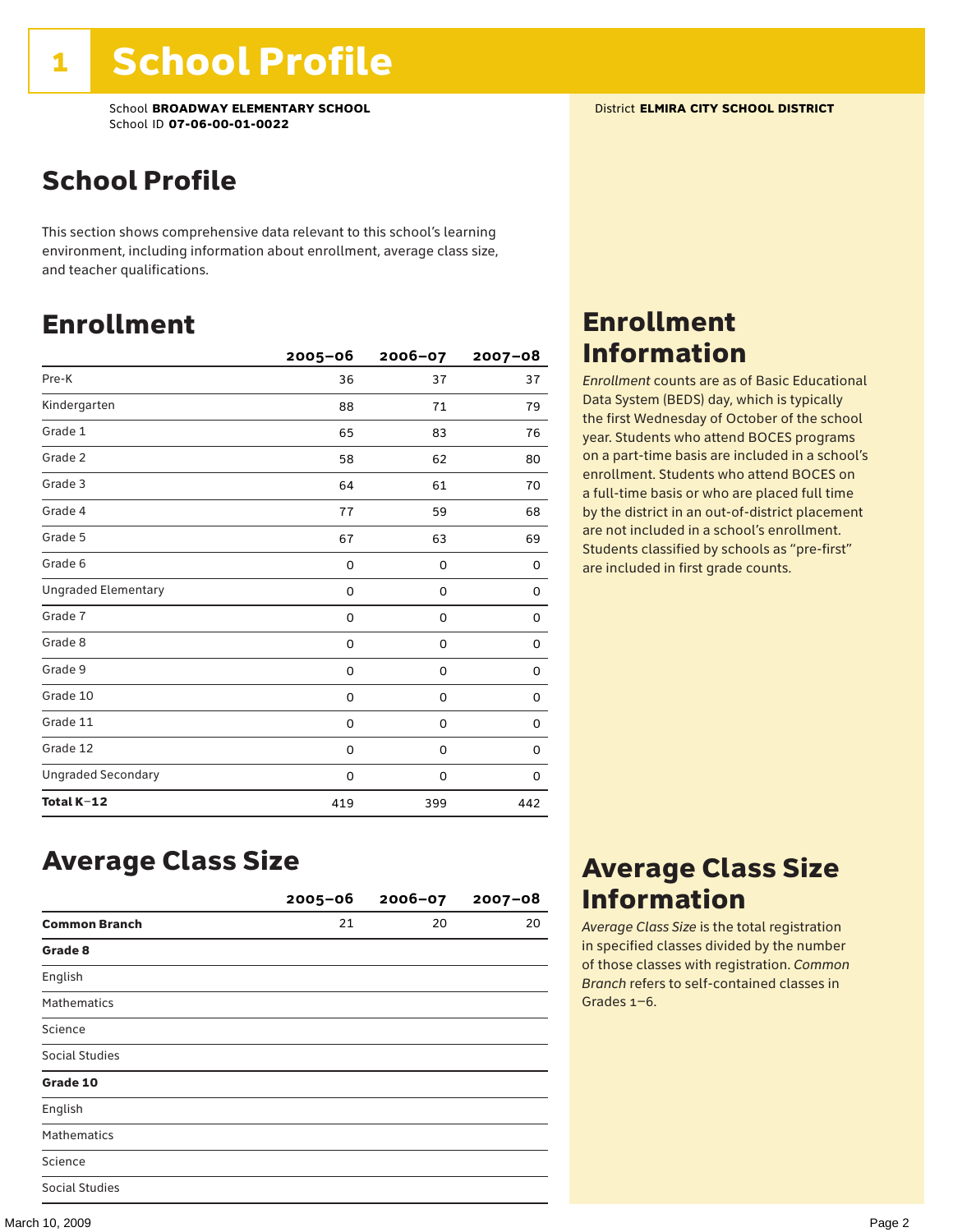### Demographic Factors

|                                                    |              | $2005 - 06$ |     | 2006-07 |     | $2007 - 08$ |
|----------------------------------------------------|--------------|-------------|-----|---------|-----|-------------|
|                                                    | #            | %           | #   | %       | #   | %           |
| Eligible for Free Lunch                            | 187          | 45%         | 170 | 43%     | 194 | 44%         |
| Reduced-Price Lunch                                | 79           | 19%         | 74  | 19%     | 66  | 15%         |
| Student Stability*                                 |              | 90%         |     | 96%     |     | 81%         |
| Limited English Proficient                         | $\mathbf{1}$ | 0%          | 0   | 0%      | 0   | 0%          |
| <b>Racial/Ethnic Origin</b>                        |              |             |     |         |     |             |
| American Indian or Alaska Native                   | 0            | 0%          | 0   | 0%      | 0   | 0%          |
| <b>Black or African American</b>                   | 35           | 8%          | 36  | 9%      | 44  | 10%         |
| Hispanic or Latino                                 | 6            | 1%          | 6   | 2%      | 5   | 1%          |
| Asian or Native<br>Hawaiian/Other Pacific Islander | $\mathbf{1}$ | 0%          | 2   | 1%      | 1   | 0%          |
| White                                              | 377          | 90%         | 355 | 89%     | 392 | 89%         |
| Multiracial**                                      | N/A          | N/A         | 0   | 0%      | 0   | 0%          |

\* Available only at the school level.

\*\* Multiracial enrollment data were not collected statewide in the 2005-06 school year.

### Attendance and Suspensions

|                            |   | $2004 - 05$   |   | $2005 - 06$   |   | $2006 - 07$   |  |
|----------------------------|---|---------------|---|---------------|---|---------------|--|
|                            | # | $\frac{0}{6}$ | # | $\frac{0}{6}$ | # | $\frac{0}{0}$ |  |
| Annual Attendance Rate     |   | 95%           |   | 96%           |   | 96%           |  |
| <b>Student Suspensions</b> |   | 1%            |   | በ%            |   | 1%            |  |

### Demographic Factors Information

*Eligible for Free Lunch* and *Reduced*-*Price Lunch* percentages are determined by dividing the number of approved lunch applicants by the Basic Educational Data System (BEDS) enrollment in full-day Kindergarten through Grade 12. *Eligible for Free Lunch* and *Limited English Proficient* counts are used to determine *Similar Schools* groupings within a *Need*/*Resource Capacity* category. *Student Stability* is the percentage of students in the highest grade in a school who were also enrolled in that school at any time during the previous school year. (For example, if School A, which serves Grades 6–8, has 100 students enrolled in Grade 8 this year, and 92 of those 100 students were also enrolled in School A last year, the stability rate for the school is 92 percent.)

### Attendance and Suspensions Information

*Annual Attendance Rate* is determined by dividing the school's total actual attendance by the total possible attendance for a school year. A school's actual attendance is the sum of the number of students in attendance on each day the school was open during the school year. Possible attendance is the sum of the number of enrolled students who should have been in attendance on each day the school was open during the school year. *Student Suspension* rate is determined by dividing the number of students who were suspended from school (not including in-school suspensions) for one full day or longer anytime during the school year by the Basic Educational Data System (BEDS) day enrollments for that school year. A student is counted only once, regardless of whether the student was suspended one or more times during the school year.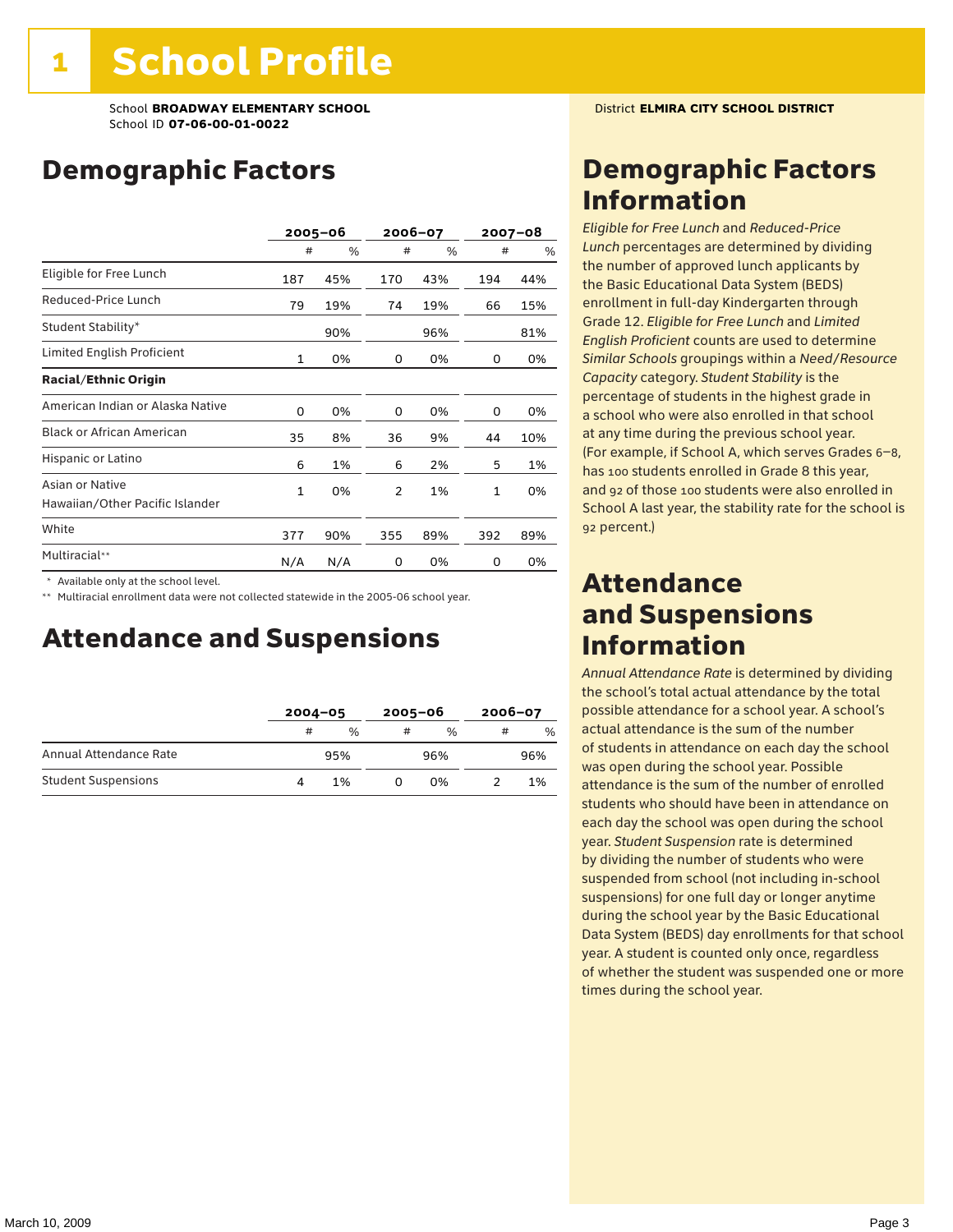### Teacher Qualifications

|                                                                        | $2005 - 06$ | $2006 - 07$ | 2007-08 |
|------------------------------------------------------------------------|-------------|-------------|---------|
| <b>Total Number of Teachers</b>                                        | 31          | 31          | 31      |
| Percent with No Valid<br><b>Teaching Certificate</b>                   | 0%          | 3%          | 0%      |
| Percent Teaching Out<br>of Certification                               | 3%          | 3%          | 0%      |
| Percent with Fewer Than<br>Three Years of Experience                   | 3%          | 6%          | 3%      |
| Percentage with Master's Degree<br>Plus 30 Hours or Doctorate          | 48%         | 48%         | 45%     |
| <b>Total Number of Core Classes</b>                                    | 112         | 43          | 40      |
| Percent Not Taught by<br><b>Highly Qualified Teachers</b>              | 4%          | 5%          | 0%      |
| <b>Total Number of Classes</b>                                         | 55          | 61          | 57      |
| Percent Taught by Teachers Without<br><b>Appropriate Certification</b> | 2%          | 2%          | 0%      |

### Teacher Turnover Rate

|                                                                       | $2004 - 05$ | 2005-06 | 2006-07 |
|-----------------------------------------------------------------------|-------------|---------|---------|
| Turnover Rate of Teachers with Fewer<br>than Five Years of Experience | በ%          | በ%      | በ%      |
| Turnover Rate of All Teachers                                         | 7%          | 6%      | 13%     |

### Staff Counts

|                                       | $2005 - 06$ | $2006 - 07$ | $2007 - 08$ |
|---------------------------------------|-------------|-------------|-------------|
| <b>Total Other Professional Staff</b> |             |             |             |
| Total Paraprofessionals*              | N/A         | N/A         | N/A         |
| <b>Assistant Principals</b>           |             |             |             |
| Principals                            |             |             |             |

\* Not available at the school level.

### Teacher Qualifications Information

The *Percent Teaching Out of Certification* is the percent doing so more than on an incidental basis; that is, the percent teaching for more than five periods per week outside certification.

*Core Classes* are primarily K-6 common branch, English, mathematics, science, social studies, art, music, and foreign languages. The number of K-6 common branch core classes is multiplied by five so that these core class counts are weighted the same as counts for middle- and secondary-level teachers who report five classes per day. To be *Highly Qualified*, a teacher must have at least a Bachelor's degree, be certified to teach in the subject area, and show subject matter competency.

### Teacher Turnover Rate Information

*Teacher Turnover Rate* for a specified school year is the number of teachers in that school year who were not teaching in the following school year divided by the number of teachers in the specified school year, expressed as a percentage.

### Staff Counts Information

*Other Professionals* includes administrators, guidance counselors, school nurses, psychologists, and other professionals who devote more than half of their time to non-teaching duties. Teachers who are shared between buildings within a district are reported on the district report only.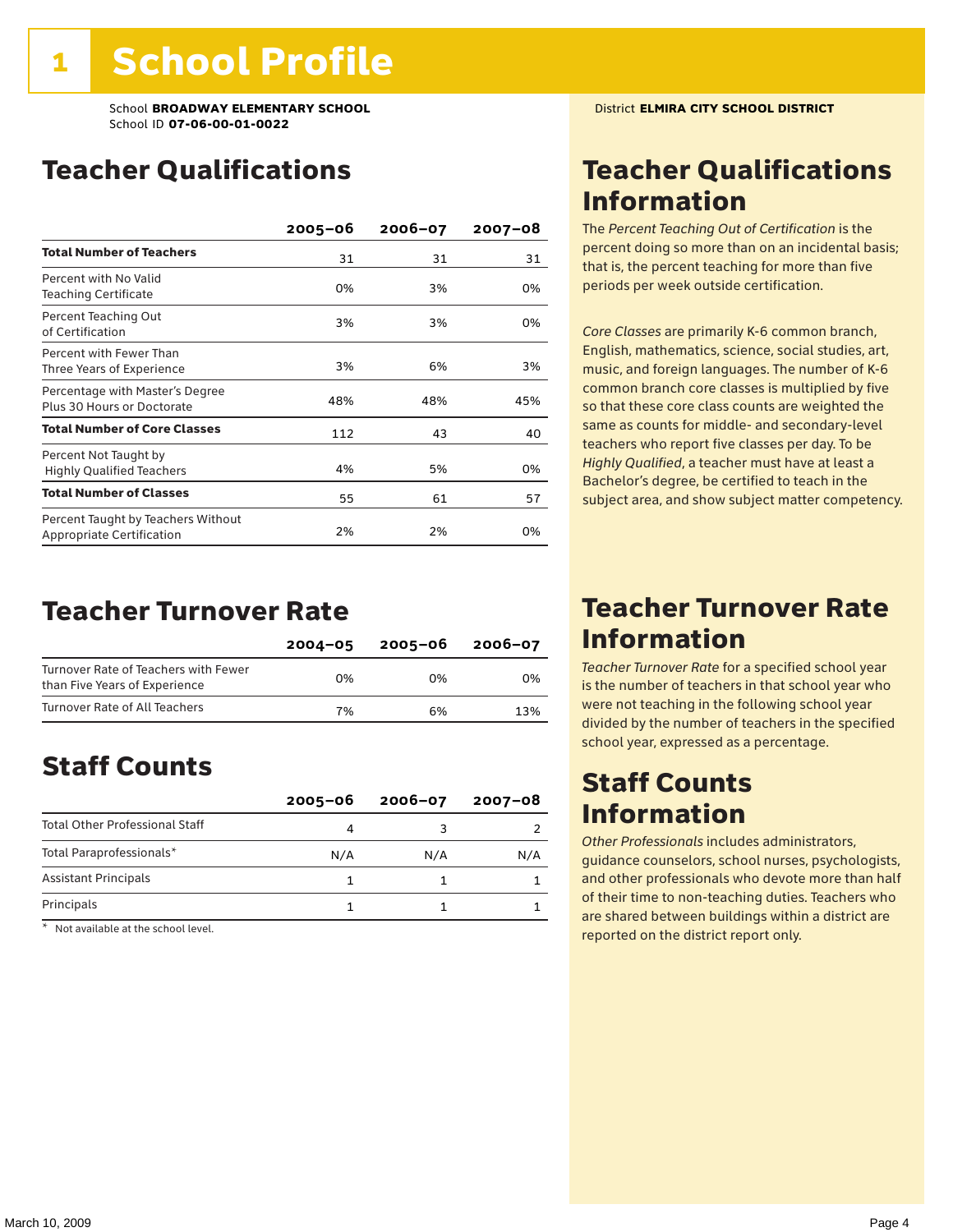### Understanding How Accountability Works in New York State

The federal No Child Left Behind (NCLB) Act requires that states develop and report on measures of student proficiency in 1) English language arts (ELA), in 2) mathematics, and on 3) a third indicator. In New York State in 2007–08, the third indicator is science at the elementary/middle level and graduation rate at the secondary level. Schools or districts that meet predefined goals on these measures are making Adequate Yearly Progress (AYP).



For more information about accountability in New York State, visit: www.emsc.nysed.gov/irts/accountability/home.shtml

#### 1 English Language Arts (ELA)

To make AYP in ELA, every accountability group must make AYP. For a group to make AYP, it must meet the participation *and* the performance criteria.

#### A Participation Criterion

At the elementary/middle level, 95 percent of Grades 3–8 students enrolled during the test administration period in each group with 40 or more students must be tested on the New York State Testing Program (NYSTP) in ELA or, if appropriate, the New York State English as a Second Language Achievement Test (NYSESLAT), or the New York State Alternate Assessment (NYSAA) in ELA. At the secondary level, 95 percent of seniors in 2007–08 in each accountability group with 40 or more students must have taken an English examination that meets the students' graduation requirement.

#### B Performance Criterion

At the elementary/middle level, the Performance Index (PI) of each group with 30 or more continuously enrolled tested students must equal or exceed its Effective Annual Measurable Objective (AMO) or the group must make Safe Harbor. (NYSESLAT is used only for participation.) At the secondary level, the PI of each group in the 2004 cohort with 30 or more members must equal or exceed its Effective AMO or the group must make Safe Harbor. To make Safe Harbor, the PI of the group must equal or exceed its Safe Harbor Target and the group must qualify for Safe Harbor using the third indicator, science or graduation rate.

#### 2 Mathematics

The same criteria for making AYP in ELA apply to mathematics. At the elementary/middle level, the measures used to determine AYP are the NYSTP and the NYSAA in mathematics. At the secondary level, the measures are mathematics examinations that meet the students' graduation requirement.

#### 3 Third Indicator

In addition to English language arts and mathematics, the school must also make AYP in a third area of achievement. This means meeting the criteria in science at the elementary/middle level and the criteria in graduation rate at the secondary level.

Elementary/Middle-Level Science: To make AYP, the All Students group must meet the participation criterion *and* the performance criterion.

#### A Participation Criterion

Eighty percent of students in Grades 4 and/or 8 enrolled during the test administration period in the All Students group, if it has 40 or more students, must be tested on an accountability measure. In Grade 4, the measures are the Grade 4 elementary-level science test and the Grade 4 NYSAA in science. In Grade 8 science, the measures are the Grade 8 middle-level science test, Regents science examinations, and the Grade 8 NYSAA in science.

#### B Performance Criterion

The PI of the All Students group must equal or exceed the State Science Standard (100) or the Science Progress Target.

Qualifying for Safe Harbor in Elementary/Middle-Level ELA and Math: To qualify, the PI must equal or exceed the State Science Standard or the Science Progress Target in elementary/middle-level science for that group.

Secondary-Level Graduation Rate: For a school to make AYP in graduation rate, the percent of students in the 2003 graduation-rate total cohort in the All Students group earning a high school diploma by August 31, 2007 must equal or exceed the Graduation-Rate Standard (55%) or the Graduation-Rate Progress Target.

Qualifying for Safe Harbor in Secondary-Level ELA and Math: To qualify, the percent of the 2003 graduation-rate total cohort earning a local diploma by August 31, 2007 must equal or exceed the Graduation-Rate Standard (55%) or the Graduation-Rate Progress Target for that group.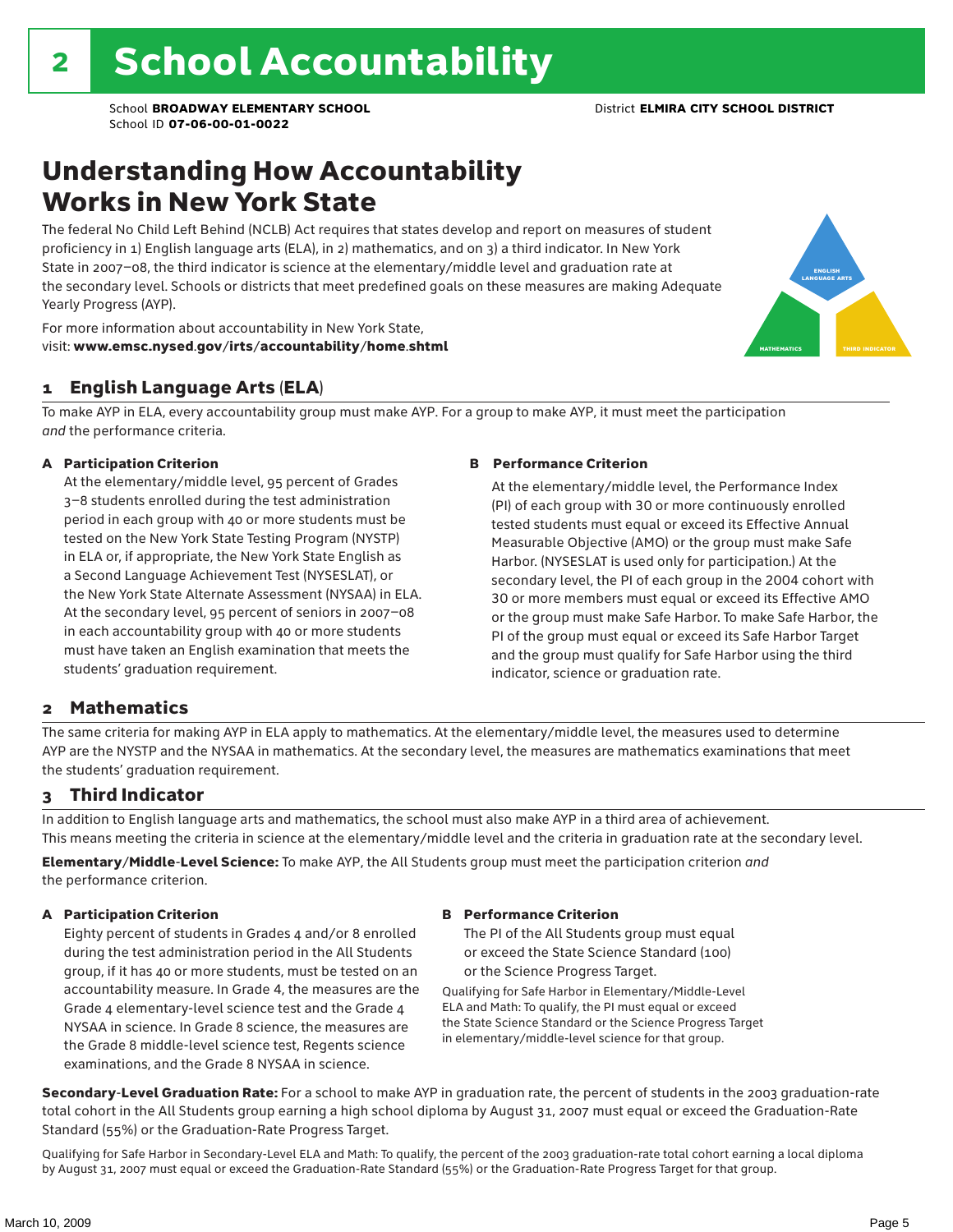### Useful Terms for Understanding Accountability

#### Accountability Cohort for English and Mathematics

The 2004 school accountability cohort consists of all students who first entered Grade 9 anywhere in the 2004–05 school year, and all ungraded students with disabilities who reached their seventeenth birthday in the 2004–05 school year, who were enrolled on October 3, 2007 and did not transfer to a diploma granting program. Students who earned a high school equivalency diploma or were enrolled in an approved high school equivalency preparation program on June 30, 2008, are not included in the 2004 school accountability cohort. The 2004 district accountability cohort consists of all students in each school accountability cohort plus students who transferred within the district after BEDS day plus students who were placed outside the district by the Committee on Special Education or district administrators and who met the other requirements for cohort membership. Cohort is defined in Section 100.2 (p) (16) of the Commissioner's Regulations.

#### Adequate Yearly Progress (AYP)

Adequate Yearly Progress (AYP) indicates satisfactory progress by a district or a school toward the goal of proficiency for all students.

#### Annual Measurable Objective (AMO)

The Annual Measurable Objective (AMO) is the Performance Index (PI) value that signifies that an accountability group is making satisfactory progress toward the goal that 100 percent of students will be proficient in the State's learning standards for English language arts and mathematics by 2013–14. The AMOs for each grade level will be increased as specified in CR100.2(p)(14) and will reach 200 in 2013–14. (See Effective AMO for further information.)

#### Continuously Enrolled Students

At the elementary/middle level, continuously enrolled students are those enrolled in the school or district on BEDS day (usually the first Wednesday in October) of the school year until the test administration period. At the secondary level, all students who meet the criteria for inclusion in the accountability cohort are considered to be continuously enrolled.

#### Effective Annual Measurable Objective (Effective AMO)

The Effective Annual Measurable Objective (Effective AMO) is the Performance Index (PI) value that each accountability group within a school or district is expected to achieve to make Adequate Yearly Progress (AYP). The Effective AMO is the lowest PI that an accountability group of a given size can achieve in a subject for the group's PI not to be considered significantly different from the AMO for that subject. If an accountability group's PI equals or exceeds the Effective AMO, it is considered to have made AYP. A more complete definition of Effective AMO and a table showing the PI values that each group size must equal or exceed to make AYP are available at www.emsc.nysed.gov/irts.

#### Graduation-Rate Total Cohort

This term is defined on the graduation-rate accountability page.

#### Performance Index (PI)

A Performance Index is a value from 0 to 200 that is assigned to an accountability group, indicating how that group performed on a required State test (or approved alternative) in English language arts, mathematics, or science. Student scores on the tests are converted to four performance levels, from Level 1 to Level 4. (See performance level definitions on the Overview Summary page.) At the elementary/middle level, the PI is calculated using the following equation:

100 × [(Count of Continuously Enrolled Tested Students Performing at Levels 2, 3, and 4 + the Count at Levels 3 and 4) ÷ Count of All Continuously Enrolled Tested Students]

At the secondary level, the PI is calculated using the following equation:

100 × [(Count of Cohort Members Performing at

Levels 2, 3, and 4 + the Count at Levels 3 and 4)  $\div$  Count of All Cohort Members]

A list of tests used to measure student performance for accountability is available at www.emsc.nysed.gov/irts.

#### Progress Target

For accountability groups below the State Standard in science or graduation rate, the Progress Target is an alternate method for making Adequate Yearly Progress (AYP) or qualifying for Safe Harbor in English language arts and mathematics based on improvement over the previous year's performance.

#### Safe Harbor

Safe Harbor provides an alternate means to demonstrate Adequate Yearly Progress (AYP) for accountability groups that do not achieve their Effective Annual Measurable Objectives (AMOs) in English or mathematics.

#### Safe Harbor Targets

The 2007–08 safe harbor targets were calculated using the following equation:

2006–07 PI + (200 – the 2006–07 PI) × 0.10

#### Science Progress Target

The elementary/middle-level 2007–08 Science Progress Target is calculated by adding one point to the 2006–07 PI. The 2008–09 Science Progress Target is calculated by adding one point to the 2007–08 PI. The 2007–08 target is provided for groups whose PI was below the State Science Standard in 2007–08.

#### Science Standard

The criterion value that represents a minimally satisfactory performance in science. In 2007–08, the State Science Standard at the elementary/middle level is a Performance Index (PI) of 100. The Commissioner may raise the State Science Standard at his discretion in future years.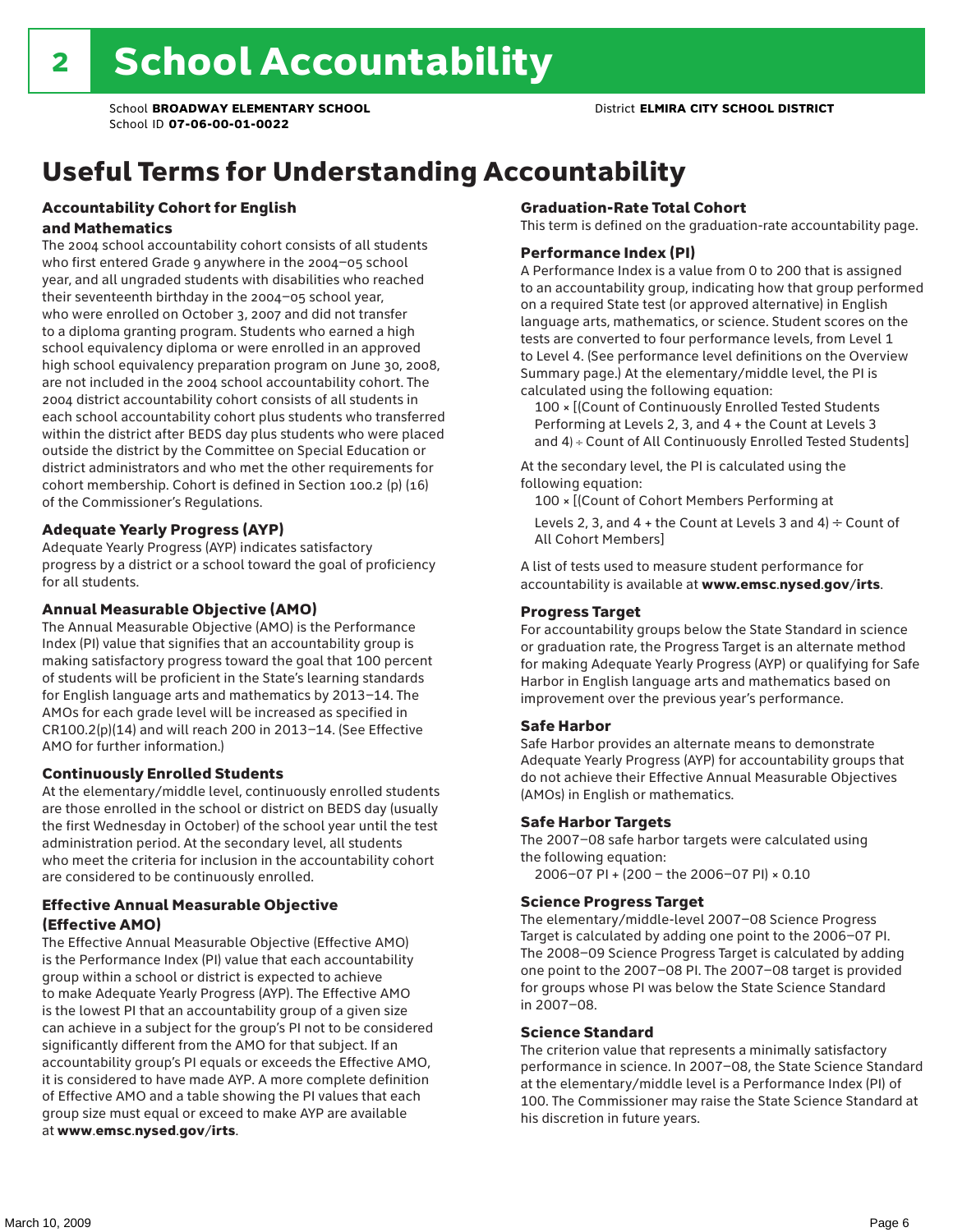### Understanding Your School Accountability Status

The list below defines the school status categories applied to each accountability measure under New York State's accountability system, which is divided into a Federal Title I component and a State component. Accountability measures for schools at the elementary/middle level are English language arts (ELA), mathematics, and science; at the secondary level, they are ELA, mathematics, and graduation rate. A school may be assigned a different status for different accountability measures. The overall status of a school is the status assigned to the school for the accountability measure with the most advanced designation in the hierarchy. If the school receives Title I funds, it is the most advanced designation in the Title I hierarchy, unless the school is in good standing under Title I but identified as SRAP under the State hierarchy. A school that does not receive Title I funding in a school year does not have a federal status in that year; however, all schools (except charter schools) receive a state status even if they do not receive Title I funding. Schools in improvement status under Title I must provide school choice for their students; those in need of improvement in year 2 and beyond must also provide Supplemental Education Services to eligible students. Other consequences for schools not in good standing can be found at: www.emsc.nysed.gov/irts/school-accountability/about.shtml.

| <b>Federal Title I Status</b><br>(Applies to all New York State schools receiving Title I funds)                                                                                                                                                                                                         | <b>New York State Status</b><br>(Applies to all New York State public schools except charter schools) |                                                                                                                                                                                                                                                                                                                 |  |  |  |
|----------------------------------------------------------------------------------------------------------------------------------------------------------------------------------------------------------------------------------------------------------------------------------------------------------|-------------------------------------------------------------------------------------------------------|-----------------------------------------------------------------------------------------------------------------------------------------------------------------------------------------------------------------------------------------------------------------------------------------------------------------|--|--|--|
| School in Good Standing<br>Restructuring, Restructuring, Requiring Academic Progress, or as a School Under Registration Review.                                                                                                                                                                          |                                                                                                       | A school is considered to be in good standing if it has not been identified as a School in Need of Improvement, in Corrective Action, Planning for                                                                                                                                                              |  |  |  |
| School in Need of Improvement (Year 1)<br>A school that has not made AYP on the same accountability<br>measure for two consecutive years while receiving Title I funds<br>is considered a School in Need of Improvement (Year 1) for the<br>following year.                                              |                                                                                                       | <b>School Requiring Academic Progress (Year 1)</b><br>A school that has not made AYP on the same accountability<br>measure for two consecutive years is considered a School<br>Requiring Academic Progress (Year 1) for the following year.                                                                     |  |  |  |
| School in Need of Improvement (Year 2)<br>A School in Need of Improvement (Year 1) that does not make<br>AYP on the accountability measure for which it was identified<br>is considered a School in Need of Improvement (Year 2) for the<br>following year, if it continues to receive Title I funds.    |                                                                                                       | <b>School Requiring Academic Progress (Year 2)</b><br>A School Requiring Academic Progress (Year 1) that does not<br>make AYP on the accountability measure for which it was identified<br>is considered a School Requiring Academic Progress (Year 2) for<br>the following year.                               |  |  |  |
| <b>School in Corrective Action</b><br>A School in Need of Improvement (Year 2) that does not make<br>AYP on the accountability measure for which it was identified is<br>considered a School in Corrective Action for the following year,<br>if it continues to receive Title I funds.                   |                                                                                                       | <b>School Requiring Academic Progress (Year 3)</b><br>A School Requiring Academic Progress (Year 2) that does not<br>make AYP on the accountability measure for which it was identified<br>is considered a School Requiring Academic Progress (Year 3) for<br>the following year.                               |  |  |  |
| <b>School Planning for Restructuring</b><br>A School in Corrective Action that does not make AYP on the<br>accountability measure for which it was identified is considered<br>a School Planning for Restructuring for the following year, if it<br>continues to receive Title I funds.                  |                                                                                                       | <b>School Requiring Academic Progress (Year 4)</b><br>A School Requiring Academic Progress (Year 3) that does not<br>make AYP on the accountability measure for which it was identified<br>is considered a School Requiring Academic Progress (Year 4) for<br>the following year.                               |  |  |  |
| <b>School Restructuring (Year 1)</b><br>A School Planning for Restructuring that does not make<br>AYP on the accountability measure for which it was identified is<br>considered a School Restructuring (Year 1) for the following year,<br>if it continues to receive Title I funds.                    |                                                                                                       | <b>School Requiring Academic Progress (Year 5 and above)</b><br>A School Requiring Academic Progress (Year 4 and above) that does not<br>make AYP on the accountability measure for which it was identified is<br>considered a School Requiring Academic Progress (Year 5 and above) for<br>the following year. |  |  |  |
| School Restructuring (Year 2 and above)<br>A School Restructuring (Year 1 and above) that does not make<br>AYP on the accountability measure for which it was identified<br>is considered a School Restructuring (Year 2 and above) for the<br>following year, if it continues to receive Title I funds. |                                                                                                       |                                                                                                                                                                                                                                                                                                                 |  |  |  |

Pending - A school's status is "Pending" if the school requires special evaluation procedures and they have not yet been completed.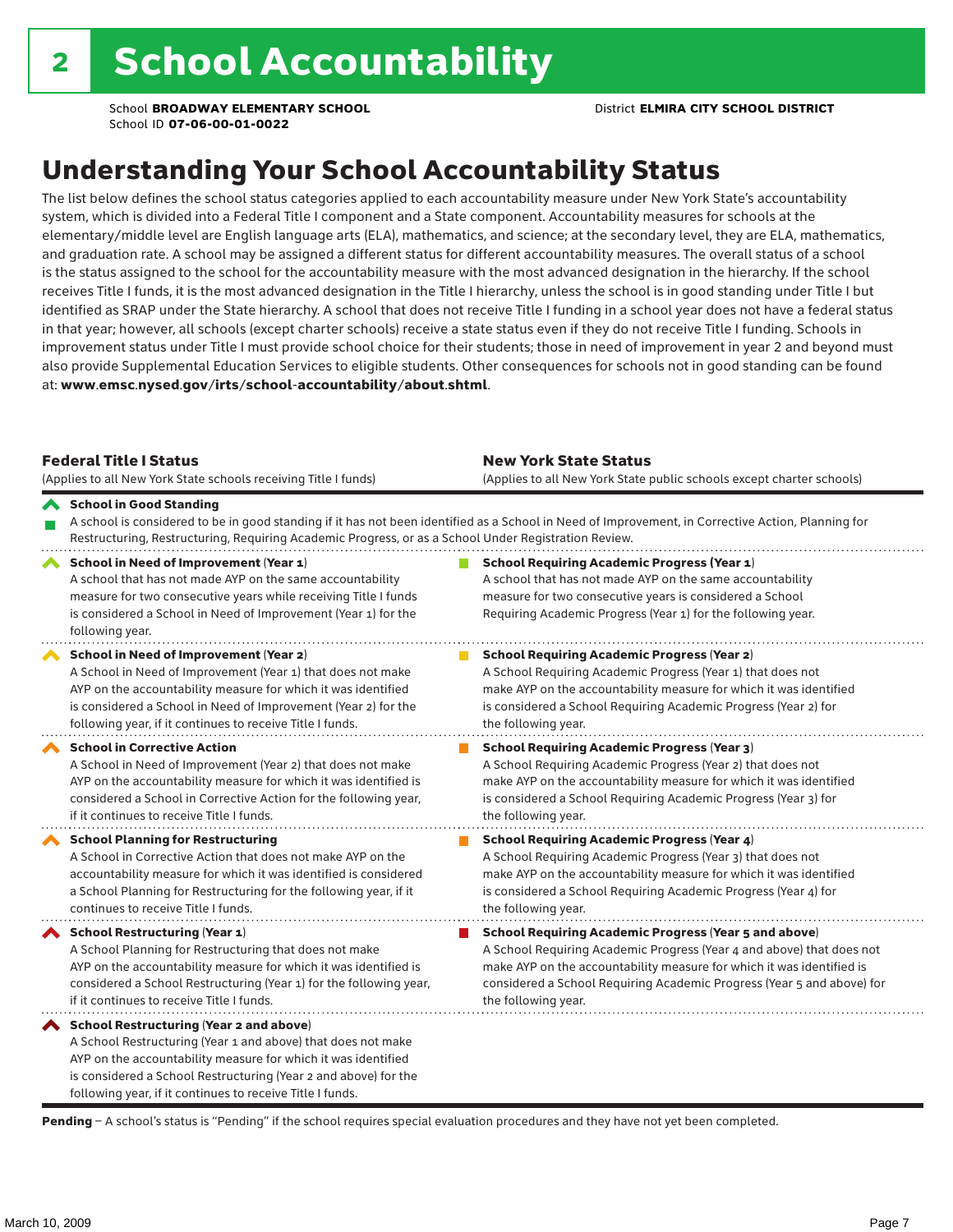## 2 School Accountability

School **BROADWAY ELEMENTARY SCHOOL** District **ELMIRA CITY SCHOOL DISTRICT** School ID **07-06-00-01-0022**

### Summary

| <b>Overall Accountability</b> | <b>Good Standing</b>                                    |                                                                                                                                                                                                                                                                                                                                                 |                        |             |  |  |  |  |
|-------------------------------|---------------------------------------------------------|-------------------------------------------------------------------------------------------------------------------------------------------------------------------------------------------------------------------------------------------------------------------------------------------------------------------------------------------------|------------------------|-------------|--|--|--|--|
| <b>Status (2008-09)</b>       |                                                         | <b>Elementary/Middle Level</b>                                                                                                                                                                                                                                                                                                                  | <b>Secondary Level</b> |             |  |  |  |  |
|                               | ELA                                                     | Good Standing                                                                                                                                                                                                                                                                                                                                   | ELA                    |             |  |  |  |  |
|                               | Math                                                    | Good Standing                                                                                                                                                                                                                                                                                                                                   | Math                   |             |  |  |  |  |
|                               |                                                         | Science <a> Science</a> Science Science Science <a> Science <a> Science <a> Science <a> Science <a> Science <a> Science <a> Science <a> Science <a> Science <a> Science <a<br></a<br> Science <a> Science <a> Science <a<br <="" td=""><td><b>Graduation Rate</b></td><td></td><td></td></a<br></a></a></a></a></a></a></a></a></a></a></a></a> | <b>Graduation Rate</b> |             |  |  |  |  |
| <b>Title I Part A Funding</b> | <b>Years the School Received Title I Part A Funding</b> |                                                                                                                                                                                                                                                                                                                                                 |                        |             |  |  |  |  |
|                               | $2006 - 07$                                             |                                                                                                                                                                                                                                                                                                                                                 | $2007 - 08$            | $2008 - 09$ |  |  |  |  |
|                               | <b>YES</b>                                              |                                                                                                                                                                                                                                                                                                                                                 | <b>YES</b>             | <b>YES</b>  |  |  |  |  |

#### On which accountability measures did this school make Adequate Yearly Progress (AYP) and which groups made AYP on each measure?

|                                                     | <b>Elementary/Middle Level</b> |               |               | <b>Secondary Level</b> |             |                        |  |
|-----------------------------------------------------|--------------------------------|---------------|---------------|------------------------|-------------|------------------------|--|
|                                                     | English                        |               |               | English                |             |                        |  |
| <b>Student Groups</b>                               | Language Arts                  | Mathematics   | Science       | Language Arts          | Mathematics | <b>Graduation Rate</b> |  |
| <b>All Students</b>                                 | V                              |               | V             |                        |             |                        |  |
| <b>Ethnicity</b>                                    |                                |               |               |                        |             |                        |  |
| American Indian or Alaska Native                    |                                |               |               |                        |             |                        |  |
| <b>Black or African American</b>                    |                                |               |               |                        |             |                        |  |
| Hispanic or Latino                                  |                                |               |               |                        |             |                        |  |
| Asian or Native Hawaiian/Other Pacific<br>Islander  |                                |               |               |                        |             |                        |  |
| White                                               | V                              | V             |               |                        |             |                        |  |
| Multiracial                                         |                                |               |               |                        |             |                        |  |
| <b>Other Groups</b>                                 |                                |               |               |                        |             |                        |  |
| <b>Students with Disabilities</b>                   |                                |               |               |                        |             |                        |  |
| Limited English Proficient                          |                                |               |               |                        |             |                        |  |
| <b>Economically Disadvantaged</b>                   | V                              | V             |               |                        |             |                        |  |
| <b>Student groups making</b><br>AYP in each subject | $\vee$ 3 of 3                  | $\vee$ 3 of 3 | $\vee$ 1 of 1 |                        |             |                        |  |

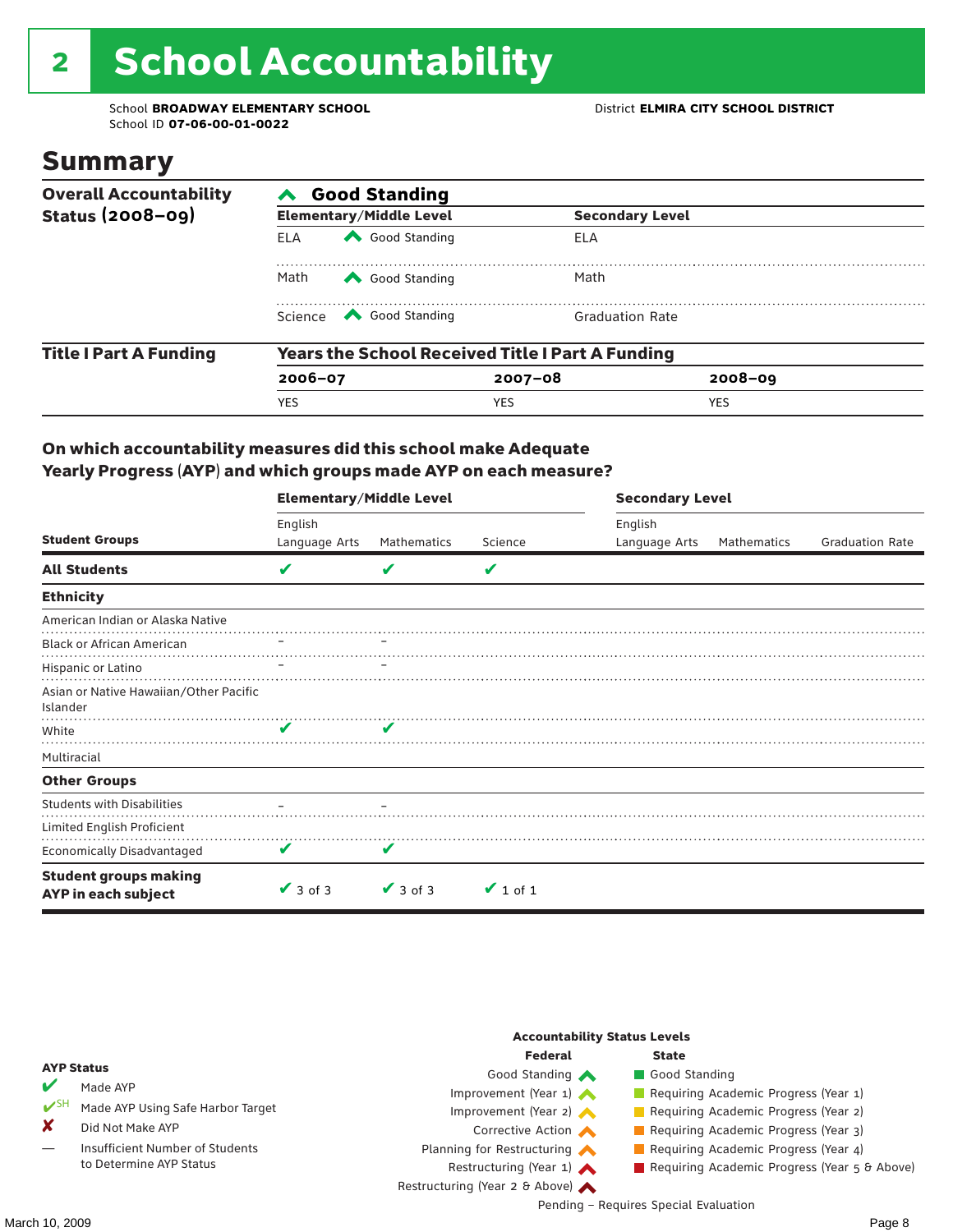### **Elementary/Middle-Level English Language Arts**

| <b>Accountability Status</b><br>for This Subject<br>$(2008 - 09)$ | ▰      | Good Standing                                          |
|-------------------------------------------------------------------|--------|--------------------------------------------------------|
| <b>Accountability Measures</b>                                    | 3 of 3 | Student groups making AYP in English language arts     |
|                                                                   | v      | Made AYP                                               |
| <b>Prospective Status</b>                                         |        | This school will be in good standing in 2009-10. [101] |

#### How did students in each accountability group perform on **elementary/middle-level English language arts accountability measures?**

|                                                          | <b>AYP</b>      | Participation <sup>2</sup> |            | Test Performance <sup>3</sup> |             | <b>Performance Objectives</b> |                    |             |
|----------------------------------------------------------|-----------------|----------------------------|------------|-------------------------------|-------------|-------------------------------|--------------------|-------------|
| <b>Student Group</b>                                     |                 | Met                        | Percentage | Met                           | Performance | Effective                     | Safe Harbor Target |             |
| (Total: Continuous Enrollment) <sup>1</sup>              | <b>Status</b>   | Criterion                  | Tested     | Criterion                     | Index       | AMO                           | $2007 - 08$        | $2008 - 09$ |
| <b>All Students (210:202)</b>                            | V               | V                          | 100%       | V                             | 158         | 125                           |                    |             |
| <b>Ethnicity</b>                                         |                 |                            |            |                               |             |                               |                    |             |
| American Indian or Alaska Native<br>(0:0)                |                 |                            |            |                               |             |                               |                    |             |
| <b>Black or African American</b><br>(24:24)              |                 |                            |            |                               |             |                               |                    |             |
| Hispanic or Latino <sup>(2:2)</sup>                      |                 |                            |            |                               |             |                               |                    |             |
| Asian or Native Hawaiian/Other Pacific<br>Islander (0:0) |                 |                            |            |                               |             |                               |                    |             |
| White (184:176)                                          | V               | V                          | 99%        | V                             | 162         | 125                           |                    |             |
| Multiracial (0:0)                                        |                 |                            |            |                               |             |                               |                    |             |
| <b>Other Groups</b>                                      |                 |                            |            |                               |             |                               |                    |             |
| Students with Disabilities <sup>4</sup><br>(25:23)       |                 |                            |            |                               |             |                               |                    |             |
| Limited English Proficient <sup>5</sup>                  |                 |                            |            |                               |             |                               |                    |             |
| (0:0)                                                    |                 |                            |            |                               |             |                               |                    |             |
| <b>Economically Disadvantaged</b><br>(119:115)           | V               | V                          | 100%       | V                             | 149         | 123                           |                    |             |
| <b>Final AYP Determination</b>                           | $\sqrt{3}$ of 3 |                            |            |                               |             |                               |                    |             |

#### **NOTES**

- <sup>1</sup> These data show the count of students enrolled during the test administration period (used for Participation) followed by the count of continuously enrolled tested students (used for Performance). For accountability calculations,
- students who were excused from testing for medical reasons are not included in the enrollment count. <sup>2</sup> Groups with fewer than 40 students enrolled during the test administration period are not required to meet the participation criterion. If the participation rate of a group fell below 95 percent in 2007–08, the enrollment shown is the sum of 2006–07 and 2007–08 enrollments and the percent tested is the weighted average
- of the participation rates over those two years.<br><sup>3</sup> For schools with fewer than 30 continuously enrolled tested students in the All Students group in 2007–08, data for 2006–07 and 2007–08 were combined to determine counts and PIs. For schools with 30 or more continuously enrolled students in the All Students group in 2007–08, student groups with fewer than 30
- continuously enrolled tested students are not required to meet the performance criterion. <sup>4</sup> If the school failed to make AYP solely because of the performance of students with disabilities, met the 95% participation requirement for this group, and would meet or exceed the AMO for this subject if 34 points were added to the PI, then the school is considered to have made AYP for students with disabilities.
- $5$  If the count of LEP students is equal to or greater than 30, former LEP students are also included in the performance calculations.
- ‡ This student group did not make AYP in science; therefore, it did not qualify for Safe Harbor.

AYP Status Made AYP

X Did Not Make AYP

Made AYP Using Safe Harbor Target

Insufficient Number of Students to Determine AYP Status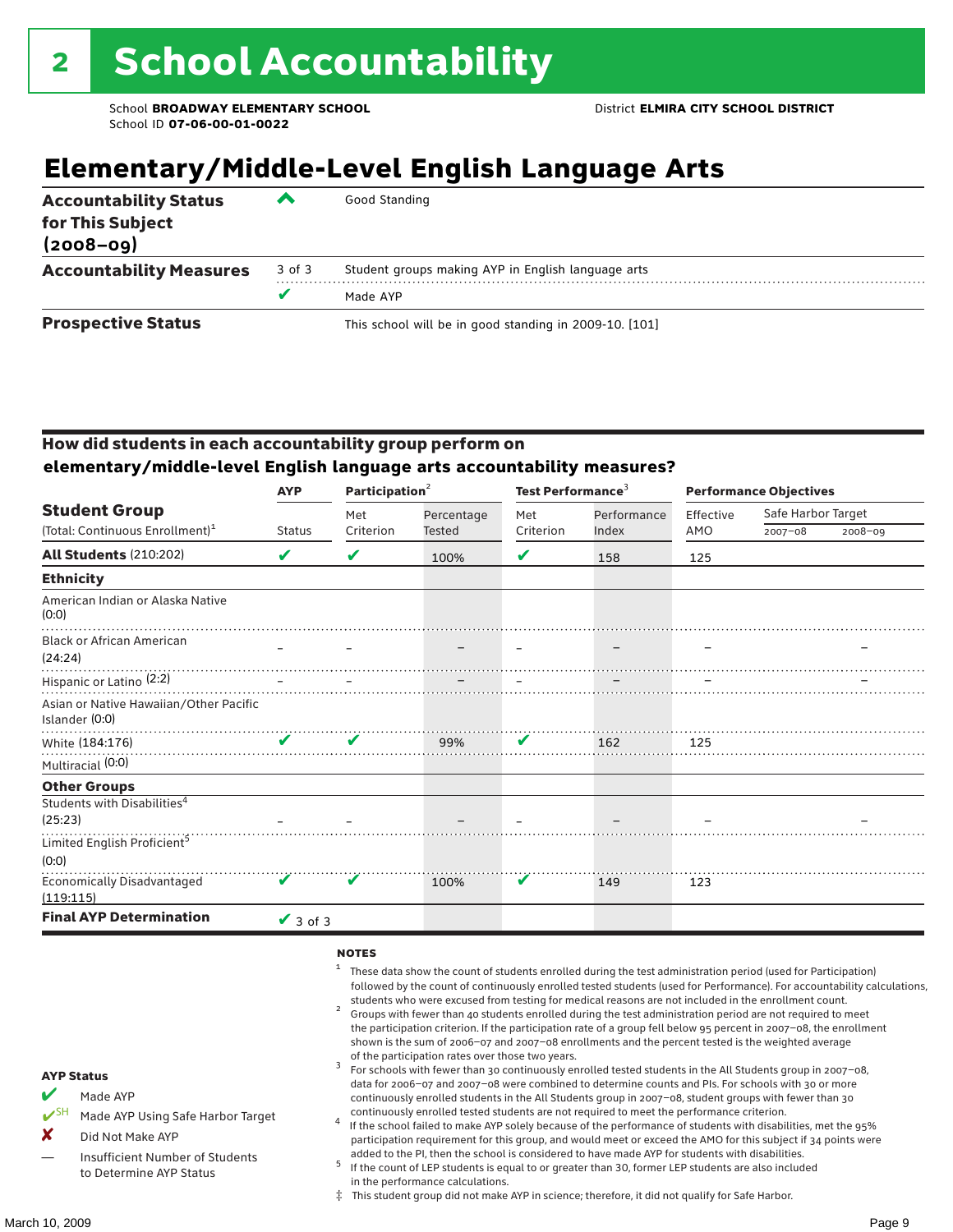### **Elementary/Middle-Level Mathematics**

| <b>Accountability Status</b><br>for This Subject<br>$(2008 - 09)$ | ▰      | Good Standing                                          |
|-------------------------------------------------------------------|--------|--------------------------------------------------------|
| <b>Accountability Measures</b>                                    | 3 of 3 | Student groups making AYP in mathematics               |
|                                                                   | v      | Made AYP                                               |
| <b>Prospective Status</b>                                         |        | This school will be in good standing in 2009-10. [101] |

#### How did students in each accountability group perform on **elementary/middle-level mathematics accountability measures?**

|                                                          | <b>AYP</b>         | Participation <sup>2</sup> |               | Test Performance <sup>3</sup> |             | <b>Performance Objectives</b> |                    |             |
|----------------------------------------------------------|--------------------|----------------------------|---------------|-------------------------------|-------------|-------------------------------|--------------------|-------------|
| <b>Student Group</b>                                     |                    | Met                        | Percentage    | Met                           | Performance | Effective                     | Safe Harbor Target |             |
| (Total: Continuous Enrollment) <sup>1</sup>              | <b>Status</b>      | Criterion                  | <b>Tested</b> | Criterion                     | Index       | AMO                           | $2007 - 08$        | $2008 - 09$ |
| <b>All Students (208:196)</b>                            | V                  | V                          | 99%           | V                             | 182         | 94                            |                    |             |
| <b>Ethnicity</b>                                         |                    |                            |               |                               |             |                               |                    |             |
| American Indian or Alaska Native<br>(0:0)                |                    |                            |               |                               |             |                               |                    |             |
| <b>Black or African American</b><br>(23:23)              |                    |                            |               |                               |             |                               |                    |             |
| Hispanic or Latino <sup>(2:2)</sup>                      |                    |                            |               |                               |             |                               |                    |             |
| Asian or Native Hawaiian/Other Pacific<br>Islander (0:0) |                    |                            |               |                               |             |                               |                    |             |
| White (183:171)                                          | $\mathbf{v}$       | ✔                          | 99%           | V                             | 188         | 94                            |                    |             |
| Multiracial (0:0)                                        |                    |                            |               |                               |             |                               |                    |             |
| <b>Other Groups</b>                                      |                    |                            |               |                               |             |                               |                    |             |
| Students with Disabilities <sup>4</sup><br>(25:23)       |                    |                            |               |                               |             |                               |                    |             |
| Limited English Proficient <sup>5</sup><br>(0:0)         |                    |                            |               |                               |             |                               |                    |             |
| <b>Economically Disadvantaged</b><br>(116:110)           | $\boldsymbol{\nu}$ | V                          | 99%           | V                             | 172         | 92                            |                    |             |
| <b>Final AYP Determination</b>                           | $\vee$ 3 of 3      |                            |               |                               |             |                               |                    |             |

#### **NOTES**

- <sup>1</sup> These data show the count of students enrolled during the test administration period (used for Participation) followed by the count of continuously enrolled tested students (used for Performance). For accountability calculations,
- students who were excused from testing for medical reasons are not included in the enrollment count.<br><sup>2</sup> Groups with fewer than 40 students enrolled during the test administration period are not required to meet the participation criterion. If the participation rate of a group fell below 95 percent in 2007–08, the enrollment shown is the sum of 2006–07 and 2007–08 enrollments and the percent tested is the weighted average
- of the participation rates over those two years.<br><sup>3</sup> For schools with fewer than 30 continuously enrolled tested students in the All Students group in 2007–08, data for 2006–07 and 2007–08 were combined to determine counts and PIs. For schools with 30 or more continuously enrolled students in the All Students group in 2007–08, student groups with fewer than 30
- continuously enrolled tested students are not required to meet the performance criterion. <sup>4</sup> If the school failed to make AYP solely because of the performance of students with disabilities, met the 95% participation requirement for this group, and would meet or exceed the AMO for this subject if 34 points were added to the PI, then the school is considered to have made AYP for students with disabilities.
- $5$  If the count of LEP students is equal to or greater than 30, former LEP students are also included in the performance calculations.
- ‡ This student group did not make AYP in science; therefore, it did not qualify for Safe Harbor.
- Made AYP
	- Made AYP Using Safe Harbor Target
- X Did Not Make AYP
- Insufficient Number of Students to Determine AYP Status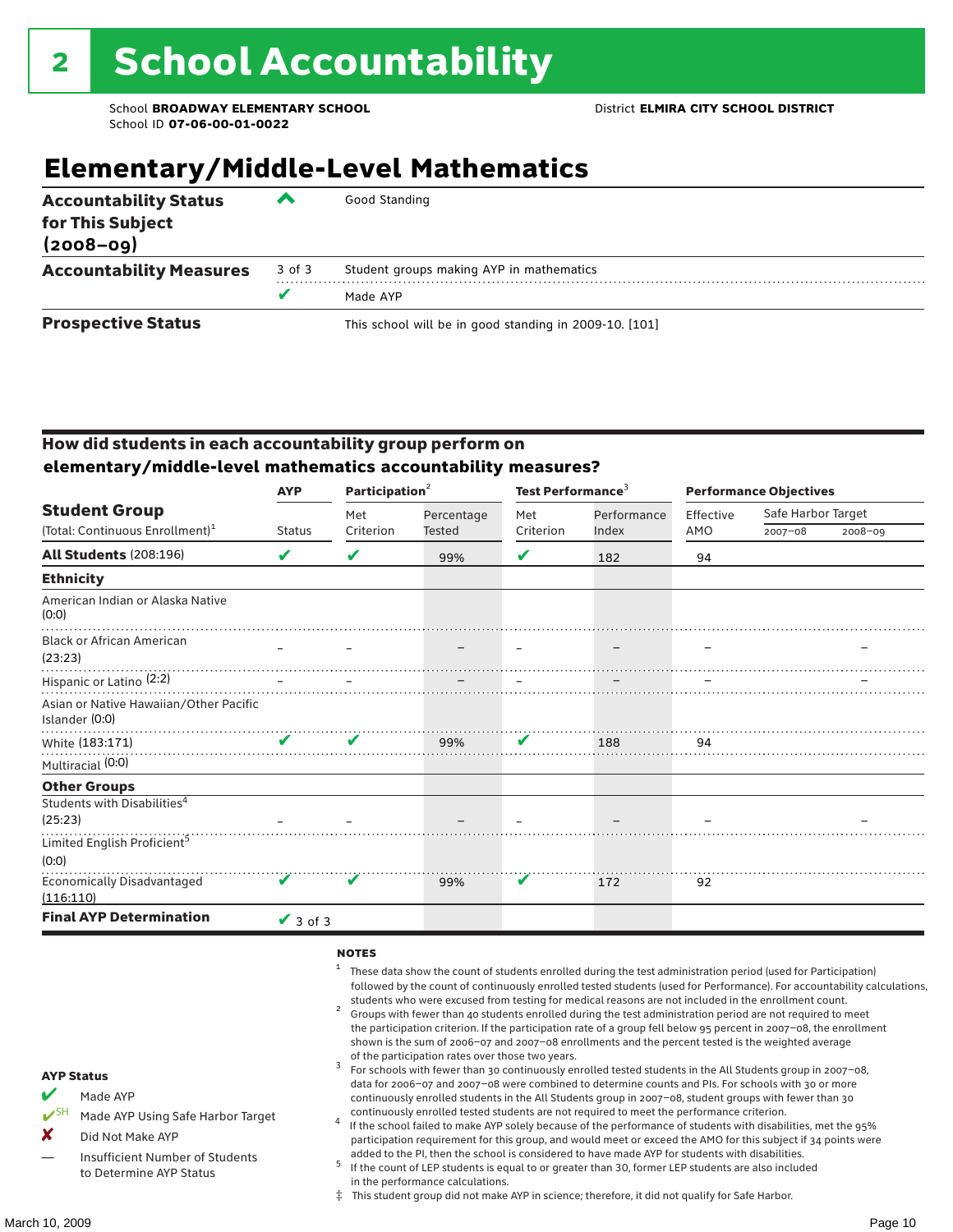### Elementary/Middle-Level Science

| <b>Accountability Status</b><br>for This Subject<br>$(2008 - 09)$ | $\boldsymbol{\tau}$ | Good Standing                                          |
|-------------------------------------------------------------------|---------------------|--------------------------------------------------------|
|                                                                   |                     |                                                        |
| <b>Accountability Measures</b>                                    | 1 of 1              | Student groups making AYP in science                   |
|                                                                   | v                   | Made AYP                                               |
| <b>Prospective Status</b>                                         |                     | This school will be in good standing in 2009-10. [101] |

#### How did students in each accountability group perform on elementary/middle-level science accountability measures?

|                                                                                                                                                                            |               |                                | Participation <sup>2</sup>                                                    |                                                            | Test Performance $3$ |                                                                                                                                                                                                                                                                                                                                                                                                                                                                                                                                                                                                                                                                                                                                                                                                                                                                                                                                                                                                                                                 | <b>Performance Objectives</b> |                 |                 |
|----------------------------------------------------------------------------------------------------------------------------------------------------------------------------|---------------|--------------------------------|-------------------------------------------------------------------------------|------------------------------------------------------------|----------------------|-------------------------------------------------------------------------------------------------------------------------------------------------------------------------------------------------------------------------------------------------------------------------------------------------------------------------------------------------------------------------------------------------------------------------------------------------------------------------------------------------------------------------------------------------------------------------------------------------------------------------------------------------------------------------------------------------------------------------------------------------------------------------------------------------------------------------------------------------------------------------------------------------------------------------------------------------------------------------------------------------------------------------------------------------|-------------------------------|-----------------|-----------------|
| <b>Student Group</b>                                                                                                                                                       |               | Safe Harbor                    | Met                                                                           | Percentage                                                 | Met                  | Performance                                                                                                                                                                                                                                                                                                                                                                                                                                                                                                                                                                                                                                                                                                                                                                                                                                                                                                                                                                                                                                     | State                         | Progress Target |                 |
| (Total: Continuous Enrollment) <sup>1</sup>                                                                                                                                |               | <b>Status Oualification</b>    | Criterion                                                                     | Tested                                                     | Criterion            | Index                                                                                                                                                                                                                                                                                                                                                                                                                                                                                                                                                                                                                                                                                                                                                                                                                                                                                                                                                                                                                                           | Standard                      |                 | 2007-08 2008-09 |
| <b>All Students (68:64)</b>                                                                                                                                                | V             | Oualified                      | $\mathbf v$                                                                   | 100%                                                       | V                    | 172                                                                                                                                                                                                                                                                                                                                                                                                                                                                                                                                                                                                                                                                                                                                                                                                                                                                                                                                                                                                                                             | 100                           |                 |                 |
| <b>Ethnicity</b>                                                                                                                                                           |               |                                |                                                                               |                                                            |                      |                                                                                                                                                                                                                                                                                                                                                                                                                                                                                                                                                                                                                                                                                                                                                                                                                                                                                                                                                                                                                                                 |                               |                 |                 |
| American Indian or Alaska Native<br>(0:0)                                                                                                                                  |               |                                |                                                                               |                                                            |                      |                                                                                                                                                                                                                                                                                                                                                                                                                                                                                                                                                                                                                                                                                                                                                                                                                                                                                                                                                                                                                                                 |                               |                 |                 |
| <b>Black or African American</b><br>(9:9)                                                                                                                                  |               |                                |                                                                               |                                                            |                      |                                                                                                                                                                                                                                                                                                                                                                                                                                                                                                                                                                                                                                                                                                                                                                                                                                                                                                                                                                                                                                                 |                               |                 |                 |
| Hispanic or Latino (0:0)                                                                                                                                                   |               |                                |                                                                               |                                                            |                      |                                                                                                                                                                                                                                                                                                                                                                                                                                                                                                                                                                                                                                                                                                                                                                                                                                                                                                                                                                                                                                                 |                               |                 |                 |
| Asian or Native Hawaiian/Other Pacific<br>Islander (0:0)                                                                                                                   |               |                                |                                                                               |                                                            |                      |                                                                                                                                                                                                                                                                                                                                                                                                                                                                                                                                                                                                                                                                                                                                                                                                                                                                                                                                                                                                                                                 |                               |                 |                 |
| White (59:55)                                                                                                                                                              |               | <b>Oualified</b>               | $\mathbf{v}$                                                                  | 100%                                                       | V                    | 178                                                                                                                                                                                                                                                                                                                                                                                                                                                                                                                                                                                                                                                                                                                                                                                                                                                                                                                                                                                                                                             | 100                           |                 |                 |
| Multiracial (0:0)                                                                                                                                                          |               |                                |                                                                               |                                                            |                      |                                                                                                                                                                                                                                                                                                                                                                                                                                                                                                                                                                                                                                                                                                                                                                                                                                                                                                                                                                                                                                                 |                               |                 |                 |
| <b>Other Groups</b>                                                                                                                                                        |               |                                |                                                                               |                                                            |                      |                                                                                                                                                                                                                                                                                                                                                                                                                                                                                                                                                                                                                                                                                                                                                                                                                                                                                                                                                                                                                                                 |                               |                 |                 |
| <b>Students with Disabilities</b><br>(9:8)                                                                                                                                 |               |                                |                                                                               |                                                            |                      |                                                                                                                                                                                                                                                                                                                                                                                                                                                                                                                                                                                                                                                                                                                                                                                                                                                                                                                                                                                                                                                 |                               |                 |                 |
| Limited English Proficient <sup>4</sup><br>(0:0)                                                                                                                           |               |                                |                                                                               |                                                            |                      |                                                                                                                                                                                                                                                                                                                                                                                                                                                                                                                                                                                                                                                                                                                                                                                                                                                                                                                                                                                                                                                 |                               |                 |                 |
| <b>Economically Disadvantaged</b><br>(38:37)                                                                                                                               |               | Qualified                      |                                                                               |                                                            | V                    | 162                                                                                                                                                                                                                                                                                                                                                                                                                                                                                                                                                                                                                                                                                                                                                                                                                                                                                                                                                                                                                                             | 100                           |                 |                 |
| <b>Final AYP Determination</b>                                                                                                                                             | $\vee$ 1 of 1 |                                |                                                                               |                                                            |                      |                                                                                                                                                                                                                                                                                                                                                                                                                                                                                                                                                                                                                                                                                                                                                                                                                                                                                                                                                                                                                                                 |                               |                 |                 |
| <b>AYP Status</b><br>V<br>Made AYP<br>$V^{SH}$<br>Made AYP Using Safe Harbor Target<br>×<br>Did Not Make AYP<br>Insufficient Number of Students<br>to Determine AYP Status |               | <b>NOTES</b><br>$\overline{a}$ | participation rates over those two years.<br>in the performance calculations. | were combined to determine counts and performance indices. |                      | These data show the count of students enrolled during the test administration period (used for Participation)<br>followed by the count of continuously enrolled tested students (used for Performance). For accountability calculations,<br>students who were excused from testing for medical reasons are not included in the enrollment count.<br>Groups with fewer than 40 students enrolled during the test administration period are not required to meet<br>the participation criterion. If the participation rate of a group fell below 80 percent in 2007-08, the enrollment<br>shown is the sum of 2006-07 and 2007-08 enrollments and the percent tested is the weighted average of the<br>Groups with fewer than 30 continuously enrolled tested students are not required to meet the performance criterion.<br>For schools with fewer than 30 continuously enrolled tested students in 2007-08, data for 2006-07 and 2007-08<br>If the count of LEP students is equal to or greater than 30, former LEP students are also included |                               |                 |                 |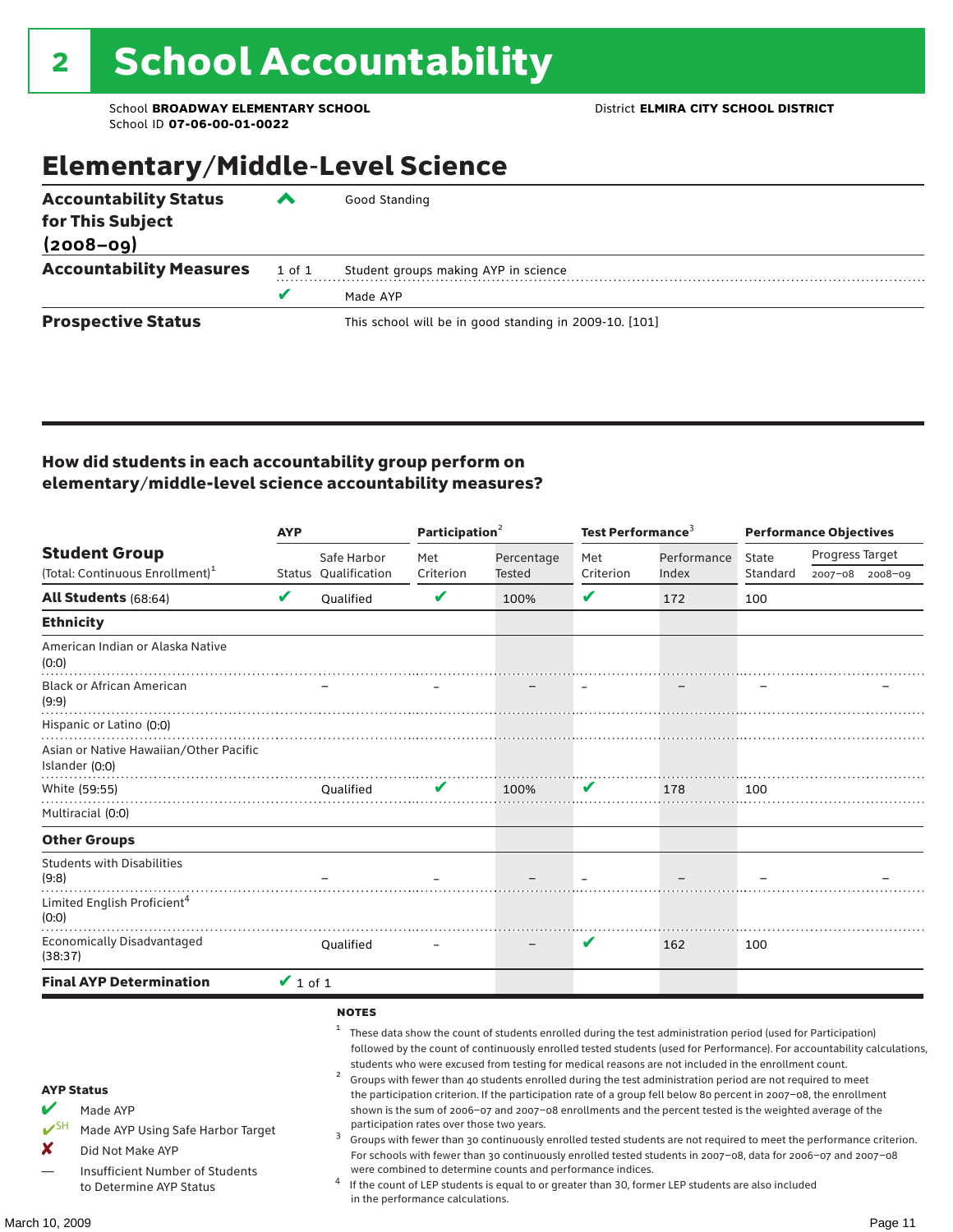### Summary of 2007–08 School Performance

Performance on the State assessments in English language arts, mathematics, and science at the elementary and middle levels is reported in terms of mean scores and the percentage of tested students scoring at or above Level 2, Level 3, and Level 4. Performance on the State assessments in ELA and mathematics at the secondary level is reported in terms of the percentage of students in a cohort scoring at these levels.

|                              |     | Percentage of students that<br>scored at or above Level 3 |      |  |  |  |  |  |
|------------------------------|-----|-----------------------------------------------------------|------|--|--|--|--|--|
| <b>English Language Arts</b> | 0%  | 50%                                                       | 100% |  |  |  |  |  |
| Grade 3                      | 57% |                                                           | 72   |  |  |  |  |  |
| Grade 4                      | 46% |                                                           | 70   |  |  |  |  |  |
| Grade 5                      | 76% |                                                           | 67   |  |  |  |  |  |
| <b>Mathematics</b>           |     |                                                           |      |  |  |  |  |  |
| Grade 3                      | 89% |                                                           | 72   |  |  |  |  |  |
| Grade 4                      | 75% |                                                           | 68   |  |  |  |  |  |
| Grade 5                      | 88% |                                                           | 66   |  |  |  |  |  |
| <b>Science</b>               |     |                                                           |      |  |  |  |  |  |
| Grade 4                      | 75% |                                                           | 68   |  |  |  |  |  |

#### About the Performance Level Descriptors

#### Level 1: Not Meeting Learning Standards.

Student performance does not demonstrate an understanding of the content expected in the subject and grade level.

#### Level 2: Partially Meeting Learning Standards.

Student performance demonstrates a partial understanding of the content expected in the subject and grade level.

#### Level 3: Meeting Learning Standards.

Student performance demonstrates an understanding of the content expected in the subject and grade level.

#### Level 4: Meeting Learning Standards with Distinction.

Student performance demonstrates a thorough understanding of the content expected in the subject and grade level.

#### How are Need/Resource Capacity (N/RC) categories determined?

Districts are divided into high, average, and low need categories based on their ability to meet the special needs of their students with local resources. Districts in the high need category are subdivided into four categories based on enrollment size and, in some cases, number of students per square mile. More information about the categories can be found in the *Report to the Governor and the Legislature on the Educational Status of the State's Schools* at www.emsc.nysed.gov/irts.

#### What are Similar Schools?

In this section, this school's performance is compared with that of similar schools.

Within each N/RC category, the Department identifies Similar Schools: schools that serve similar students and have similar resources. Each school report card compares the school's performance with that of similar schools. The following factors are considered in grouping schools: a) the grade level served by the school and b) rates of student poverty and limited English proficiency. Student poverty levels are indicated by determining the percentage of children in each school who participate in the free-lunch program. By combining these factors, a measure of student need is created and used to place schools into relatively low (lowest quartile), relatively high (highest quartile), and typical (mid-range) groups.

#### This School's Similar Schools Group: **7**

All schools in this group are elementary level schools in urban or suburban school districts with high student needs in relation to district resources.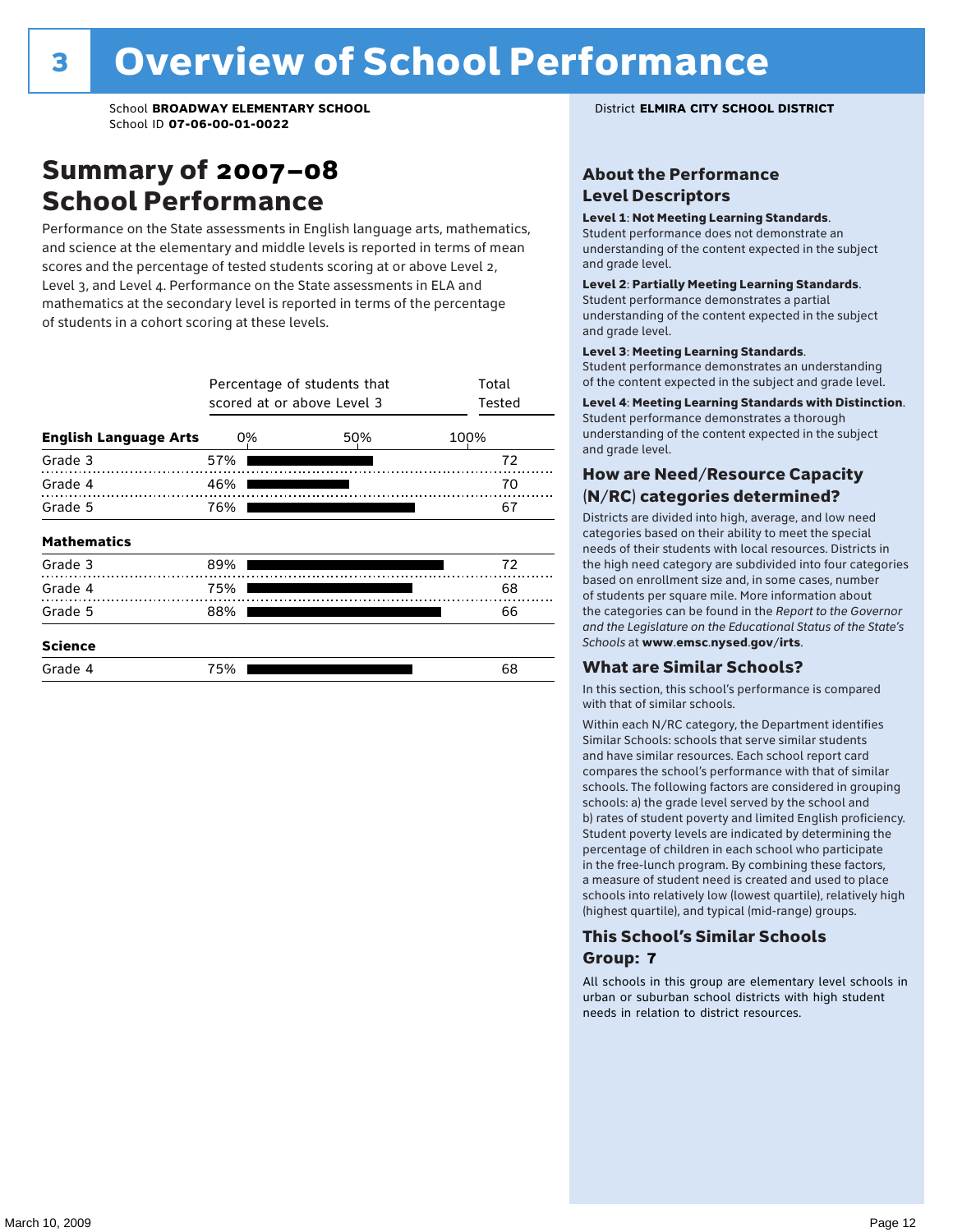### **This School's Results in Grade 3 English Language Arts**

|                                   |        | <b>This School</b>                       |         |         |                     | <b>Similar Schools</b>          |         |                                 |        |  |  |
|-----------------------------------|--------|------------------------------------------|---------|---------|---------------------|---------------------------------|---------|---------------------------------|--------|--|--|
|                                   |        | Percentage scoring at level(s):          |         |         |                     | Percentage scoring at level(s): |         |                                 |        |  |  |
|                                   |        | $2 - 4$                                  | $3 - 4$ | 4       |                     | $2 - 4$                         | $3 - 4$ | 4                               |        |  |  |
| 2008 Mean Score: 666              | Range: | 616-780                                  | 650-780 |         | 720-780*            |                                 |         |                                 |        |  |  |
| 2007 Mean Score: 662              | 100%   |                                          |         |         |                     |                                 |         |                                 |        |  |  |
|                                   |        | 96% 98%                                  |         |         |                     | 97% 93%                         |         |                                 |        |  |  |
|                                   |        |                                          | 57% 62% |         |                     |                                 | 74% 69% |                                 |        |  |  |
| $2007 - 08$                       |        |                                          |         |         |                     |                                 |         |                                 |        |  |  |
| $\blacksquare$ 2006-07            |        |                                          |         |         |                     |                                 |         |                                 |        |  |  |
|                                   |        |                                          |         |         | 11% 7%              |                                 |         |                                 | 12% 9% |  |  |
| Number of Tested Students:        |        | 60<br>69                                 | 41      | 38      | 8<br>$\overline{4}$ |                                 |         |                                 |        |  |  |
|                                   |        | 2007-08 School Year                      |         |         |                     | 2006-07 School Year             |         |                                 |        |  |  |
| <b>Results by</b>                 |        | Total<br>Percentage scoring at level(s): |         |         |                     | Total                           |         | Percentage scoring at level(s): |        |  |  |
| <b>Student Group</b>              |        | Tested                                   | $2 - 4$ | $3 - 4$ | 4                   | Tested                          | $2 - 4$ | $3 - 4$                         | 4      |  |  |
| <b>All Students</b>               |        | 72                                       | 96%     | 57%     | 11%                 | 61                              | 98%     | 62%                             | 7%     |  |  |
| Female                            |        | 43                                       | 95%     | 63%     | 12%                 | 20                              | 95%     | 50%                             | 10%    |  |  |
| Male                              |        | 29                                       | 97%     | 48%     | 10%                 | 41                              | 100%    | 68%                             | 5%     |  |  |
| American Indian or Alaska Native  |        |                                          |         |         |                     |                                 |         |                                 |        |  |  |
| <b>Black or African American</b>  |        |                                          |         |         |                     | 8                               | 100%    | 50%                             | 0%     |  |  |
| Hispanic or Latino                |        |                                          |         |         |                     |                                 |         |                                 |        |  |  |
| Asian or Native Hawaiian/Other    |        |                                          |         |         |                     |                                 |         |                                 |        |  |  |
| Pacific Islander                  |        |                                          |         |         |                     |                                 |         |                                 |        |  |  |
| White                             |        | 64                                       | 97%     | 58%     | 11%                 | 53                              | 98%     | 64%                             | 8%     |  |  |
| Multiracial                       |        |                                          |         |         |                     |                                 |         |                                 |        |  |  |
| Small Group Totals                |        | 8                                        | 88%     | 50%     | 13%                 |                                 |         |                                 |        |  |  |
| <b>General-Education Students</b> |        | 65                                       | 97%     | 62%     | 11%                 | 51                              | 98%     | 69%                             | 8%     |  |  |
| <b>Students with Disabilities</b> |        | $\overline{1}$                           | 86%     | 14%     | 14%                 | 10                              | 100%    | 30%                             | 0%     |  |  |
| English Proficient                |        | 72                                       | 96%     | 57%     | 11%                 | 61                              | 98%     | 62%                             | 7%     |  |  |
| Limitad Faalish Drafiais          |        |                                          |         |         |                     |                                 |         |                                 |        |  |  |

| Limited English Proficient |     |     |     |    |      |
|----------------------------|-----|-----|-----|----|------|
| Economically Disadvantaged | 95% | 54% | 8%  |    | 97%  |
| Not Disadvantaged          | 97% | 60% | 14% | 26 | 100% |
| Migrant                    |     |     |     |    |      |
| Not Migrant                | 96% | 57% | 11% |    | 98%  |
|                            |     |     |     |    |      |

**NOTES** 

The – symbol indicates that data for a group of students have been suppressed. If a group has fewer than five students,<br>data for that group and the next smallest group(s) are suppressed to protect the privacy of individual

\* Level 4 range is for 2007–08 only. The 2006–07 range is 730–780.

| <b>Other</b>                                        |        | 2007-08 School Year         |         |     | 2006-07 School Year |                             |         |     |  |
|-----------------------------------------------------|--------|-----------------------------|---------|-----|---------------------|-----------------------------|---------|-----|--|
| <b>Assessments</b>                                  | Total  | Number scoring at level(s): |         |     | Total               | Number scoring at level(s): |         |     |  |
|                                                     | Tested | $2 - 4$                     | $3 - 4$ | 4   | Tested              | $2 - 4$                     | $3 - 4$ | 4   |  |
| New York State Alternate Assessment                 |        |                             |         |     |                     |                             |         |     |  |
| (NYSAA): Grade 3 Equivalent                         |        |                             |         |     | 0                   |                             |         |     |  |
| New York State English as a Second                  |        |                             |         |     |                     |                             |         |     |  |
| Language Achievement Test (NYSESLAT) <sup>+</sup> : |        | N/A                         | N/A     | N/A | 0                   | N/A                         | N/A     | N/A |  |
| Grade 3                                             |        |                             |         |     |                     |                             |         |     |  |

† These counts represent recently arrived LEP students who used the NYSESLAT to fulfill the English language arts participation requirement.

60% 65%

9% 4%

7%

. . . . . . . . . . . .

62%

. . . . . . . . . . . . .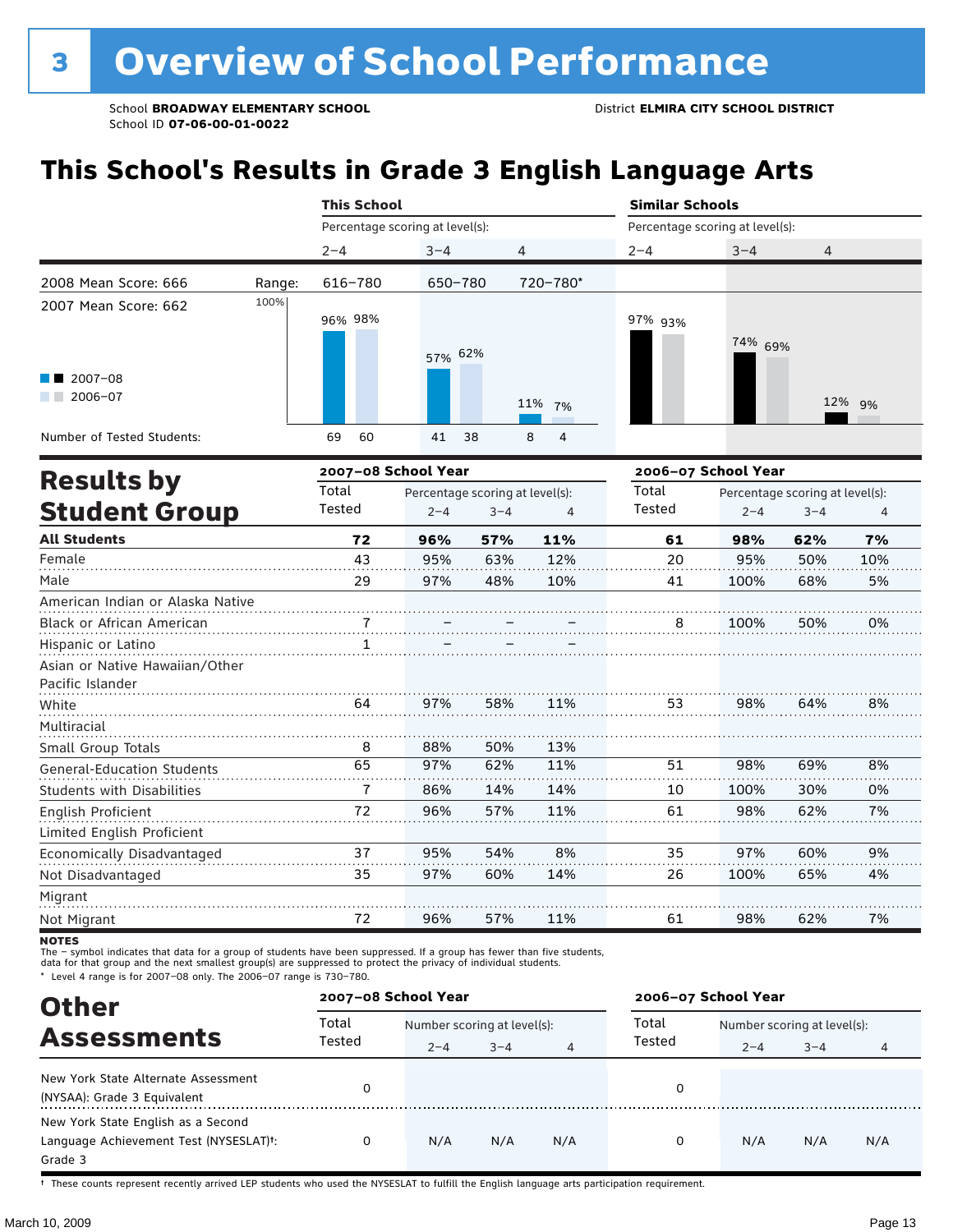### **This School's Results in Grade 3 Mathematics**

|                | <b>This School</b> |         |                                                                                    | <b>Similar Schools</b>                                           |         |         |                                                                                                      |
|----------------|--------------------|---------|------------------------------------------------------------------------------------|------------------------------------------------------------------|---------|---------|------------------------------------------------------------------------------------------------------|
|                |                    |         |                                                                                    |                                                                  |         |         |                                                                                                      |
| $2 - 4$        | $3 - 4$            |         |                                                                                    | $2 - 4$                                                          | $3 - 4$ | 4       |                                                                                                      |
| 624-770        |                    |         |                                                                                    |                                                                  |         |         |                                                                                                      |
| 97% 97%        |                    |         |                                                                                    | 98% 97%                                                          |         |         |                                                                                                      |
|                |                    |         |                                                                                    |                                                                  |         |         | 23% 22%                                                                                              |
| 60<br>70       | 64                 |         | 10                                                                                 |                                                                  |         |         |                                                                                                      |
|                |                    |         |                                                                                    |                                                                  |         |         |                                                                                                      |
| Total          |                    |         |                                                                                    | Total                                                            |         |         |                                                                                                      |
| Tested         | $2 - 4$            | $3 - 4$ | $\overline{4}$                                                                     | Tested                                                           | $2 - 4$ | $3 - 4$ |                                                                                                      |
| 72             | 97%                | 89%     | 14%                                                                                | 62                                                               | 97%     | 81%     | 16%                                                                                                  |
| 45             | 96%                | 89%     | 16%                                                                                | 21                                                               | 95%     | 71%     | 10%                                                                                                  |
| 27             | 100%               | 89%     | 11%                                                                                | 41                                                               | 98%     | 85%     | 20%                                                                                                  |
|                |                    |         |                                                                                    |                                                                  |         |         |                                                                                                      |
|                |                    |         |                                                                                    | 9                                                                | 78%     | 56%     | 11%                                                                                                  |
| 1              |                    |         |                                                                                    |                                                                  |         |         |                                                                                                      |
|                |                    |         |                                                                                    |                                                                  |         |         |                                                                                                      |
|                |                    |         |                                                                                    |                                                                  |         |         |                                                                                                      |
| 64             | 98%                | 91%     | 14%                                                                                | 53                                                               | 100%    | 85%     | 17%                                                                                                  |
|                |                    |         |                                                                                    |                                                                  |         |         |                                                                                                      |
| 8              | 88%                | 75%     | 13%                                                                                |                                                                  |         |         |                                                                                                      |
| 65             | 98%                | 92%     | 15%                                                                                | 51                                                               | 98%     | 84%     | 20%                                                                                                  |
| $\overline{7}$ | 86%                | 57%     | 0%                                                                                 | 11                                                               | 91%     | 64%     | 0%                                                                                                   |
| 72             | 97%                | 89%     | 14%                                                                                | 62                                                               | 97%     | 81%     | 16%                                                                                                  |
|                |                    |         |                                                                                    |                                                                  |         |         |                                                                                                      |
| 38             | 95%                | 82%     | 8%                                                                                 | 35                                                               | 97%     | 74%     | 11%                                                                                                  |
| 34             | 100%               | 97%     | 21%                                                                                | 27                                                               | 96%     | 89%     | 22%                                                                                                  |
|                |                    |         |                                                                                    |                                                                  |         |         |                                                                                                      |
| 72             | 97%                | 89%     | 14%                                                                                | 62                                                               | 97%     | 81%     | 16%                                                                                                  |
|                | Range:<br>100%     |         | Percentage scoring at level(s):<br>650-770<br>89% 81%<br>50<br>2007-08 School Year | 4<br>703-770<br>14% 16%<br>10<br>Percentage scoring at level(s): |         |         | Percentage scoring at level(s):<br>92% 85%<br>2006-07 School Year<br>Percentage scoring at level(s): |

**NOTES** 

| <b>Other</b>                                                       | 2007-08 School Year |         |                             |  | 2006-07 School Year |                             |         |  |  |
|--------------------------------------------------------------------|---------------------|---------|-----------------------------|--|---------------------|-----------------------------|---------|--|--|
| <b>Assessments</b>                                                 | Total               |         | Number scoring at level(s): |  |                     | Number scoring at level(s): |         |  |  |
|                                                                    | Tested              | $2 - 4$ | $3 - 4$                     |  | Tested              | $2 - 4$                     | $3 - 4$ |  |  |
| New York State Alternate Assessment<br>(NYSAA): Grade 3 Equivalent |                     |         |                             |  |                     |                             |         |  |  |
|                                                                    |                     |         |                             |  |                     |                             |         |  |  |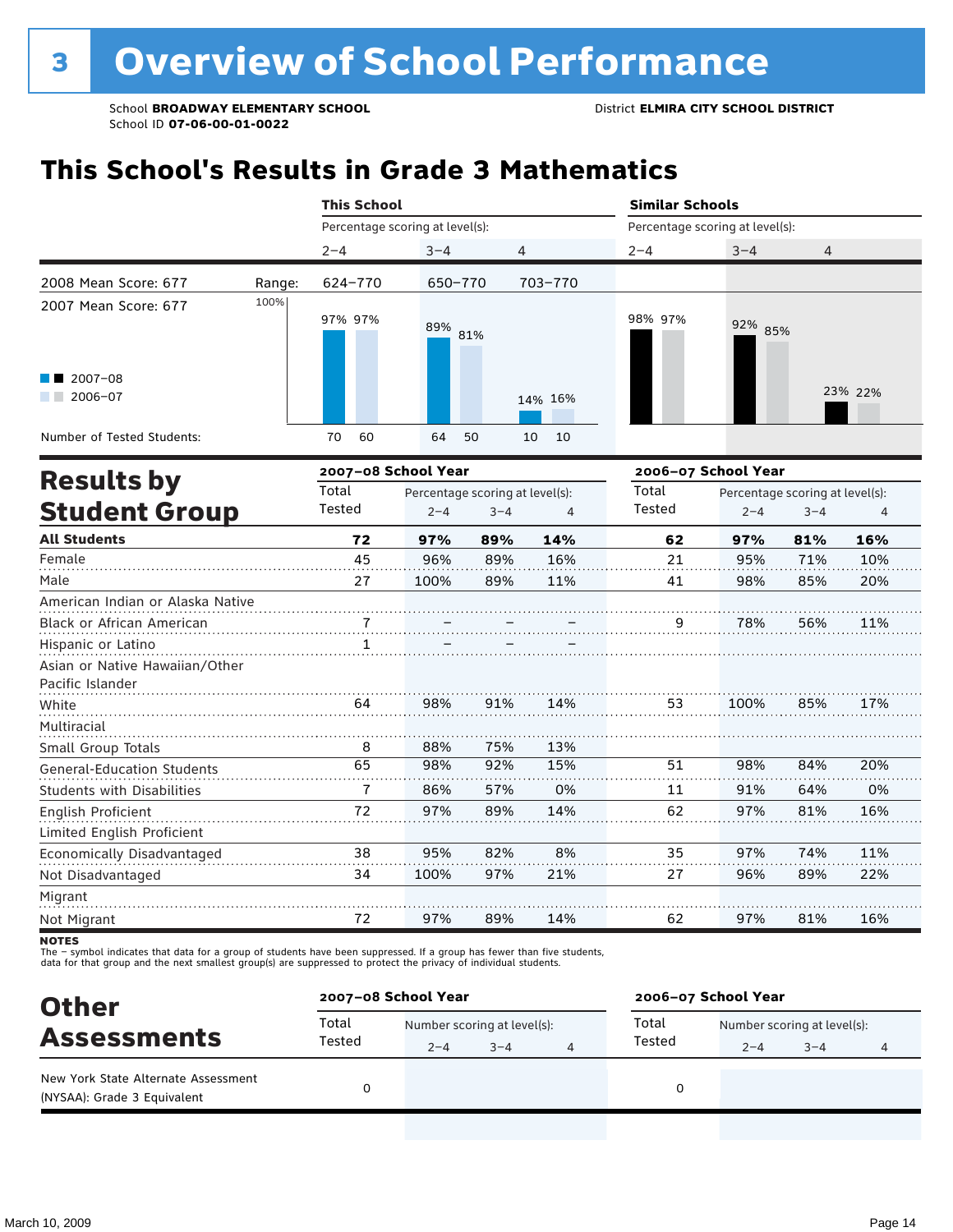### **This School's Results in Grade 4 English Language Arts**

|                                   |        | <b>This School</b>              |         |                                 |                | <b>Similar Schools</b>          |         |                                 |    |  |  |
|-----------------------------------|--------|---------------------------------|---------|---------------------------------|----------------|---------------------------------|---------|---------------------------------|----|--|--|
|                                   |        | Percentage scoring at level(s): |         |                                 |                | Percentage scoring at level(s): |         |                                 |    |  |  |
|                                   |        | $2 - 4$                         | $3 - 4$ | 4                               |                | $2 - 4$                         | $3 - 4$ | $\overline{4}$                  |    |  |  |
| 2008 Mean Score: 649              | Range: | 612-775                         | 650-775 |                                 | 716-775        |                                 |         |                                 |    |  |  |
| 2007 Mean Score: 654              | 100%   | 94%<br>85%                      |         | 64%                             |                | 94% 93%                         | 74% 71% |                                 |    |  |  |
| $2007 - 08$<br>$2006 - 07$        |        |                                 | 46%     | 3%                              | 2%             |                                 |         | 8%                              | 8% |  |  |
| Number of Tested Students:        |        | 66<br>50                        | 32      | 38<br>$\overline{2}$            | $\mathbf{1}$   |                                 |         |                                 |    |  |  |
| <b>Results by</b>                 |        | 2007-08 School Year             |         |                                 |                | 2006-07 School Year             |         |                                 |    |  |  |
|                                   |        | Total                           |         | Percentage scoring at level(s): |                | Total                           |         | Percentage scoring at level(s): |    |  |  |
| <b>Student Group</b>              |        | Tested                          | $2 - 4$ | $3 - 4$                         | $\overline{4}$ | Tested                          | $2 - 4$ | $3 - 4$                         | 4  |  |  |
| <b>All Students</b>               |        | 70                              | 94%     | 46%                             | 3%             | 59                              | 85%     | 64%                             | 2% |  |  |
| Female                            |        | 24                              | 92%     | 50%                             | 4%             | 24                              | 83%     | 63%                             | 4% |  |  |
| Male                              |        | 46                              | 96%     | 43%                             | 2%             | 35                              | 86%     | 66%                             | 0% |  |  |
| American Indian or Alaska Native  |        |                                 |         |                                 |                |                                 |         |                                 |    |  |  |
| Black or African American         |        |                                 | 89%     | 22%                             | 0%             | $\ddot{.}$                      |         |                                 |    |  |  |
| Hispanic or Latino                |        |                                 |         |                                 |                | 1                               |         |                                 |    |  |  |
| Asian or Native Hawaiian/Other    |        |                                 |         |                                 |                |                                 |         |                                 |    |  |  |
| Pacific Islander                  |        |                                 |         |                                 |                |                                 |         |                                 |    |  |  |
| White                             |        | 61                              | 95%     | 49%                             | 3%             | 55                              |         |                                 |    |  |  |
| Multiracial                       |        |                                 |         |                                 |                |                                 |         |                                 |    |  |  |
| Small Group Totals                |        |                                 |         |                                 |                | 59                              | 85%     | 64%                             | 2% |  |  |
| <b>General-Education Students</b> |        | 61                              | 93%     | 51%                             | 3%             | $\overline{43}$                 | 95%     | 79%                             | 2% |  |  |
| <b>Students with Disabilities</b> |        | 9                               | 100%    | 11%                             | 0%             | 16                              | 56%     | 25%                             | 0% |  |  |
| English Proficient                |        | 70                              | 94%     | 46%                             | 3%             | 59                              | 85%     | 64%                             | 2% |  |  |
| Limited English Proficient        |        |                                 |         |                                 |                |                                 |         |                                 |    |  |  |
| Economically Disadvantaged        |        | 42                              | 93%     | 38%                             | 2%             | 35                              | 74%     | 51%                             | 3% |  |  |
| Not Disadvantaged                 |        | 28                              | 96%     | 57%                             | 4%             | 24                              | 100%    | 83%                             | 0% |  |  |
| Migrant<br>Not Migrant            |        | 70                              | 94%     | 46%                             | 3%             | 59                              | 85%     | 64%                             | 2% |  |  |
|                                   |        |                                 |         |                                 |                |                                 |         |                                 |    |  |  |

NOTES<br>The – symbol indicates that data for a group of students have been suppressed. If a group has fewer than five students,<br>data for that group and the next smallest group(s) are suppressed to protect the privacy of indi

| <b>Other</b>                                                                                         | 2007-08 School Year |         |                             |     | 2006-07 School Year |                             |         |     |
|------------------------------------------------------------------------------------------------------|---------------------|---------|-----------------------------|-----|---------------------|-----------------------------|---------|-----|
| <b>Assessments</b>                                                                                   | Total               |         | Number scoring at level(s): |     |                     | Number scoring at level(s): |         |     |
|                                                                                                      | Tested              | $2 - 4$ | $3 - 4$                     | 4   | Tested              | $2 - 4$                     | $3 - 4$ | 4   |
| New York State Alternate Assessment<br>(NYSAA): Grade 4 Equivalent                                   |                     |         |                             |     | 0                   |                             |         |     |
| New York State English as a Second<br>Language Achievement Test (NYSESLAT) <sup>+</sup> :<br>Grade 4 |                     | N/A     | N/A                         | N/A | 0                   | N/A                         | N/A     | N/A |

† These counts represent recently arrived LEP students who used the NYSESLAT to fulfill the English language arts participation requirement.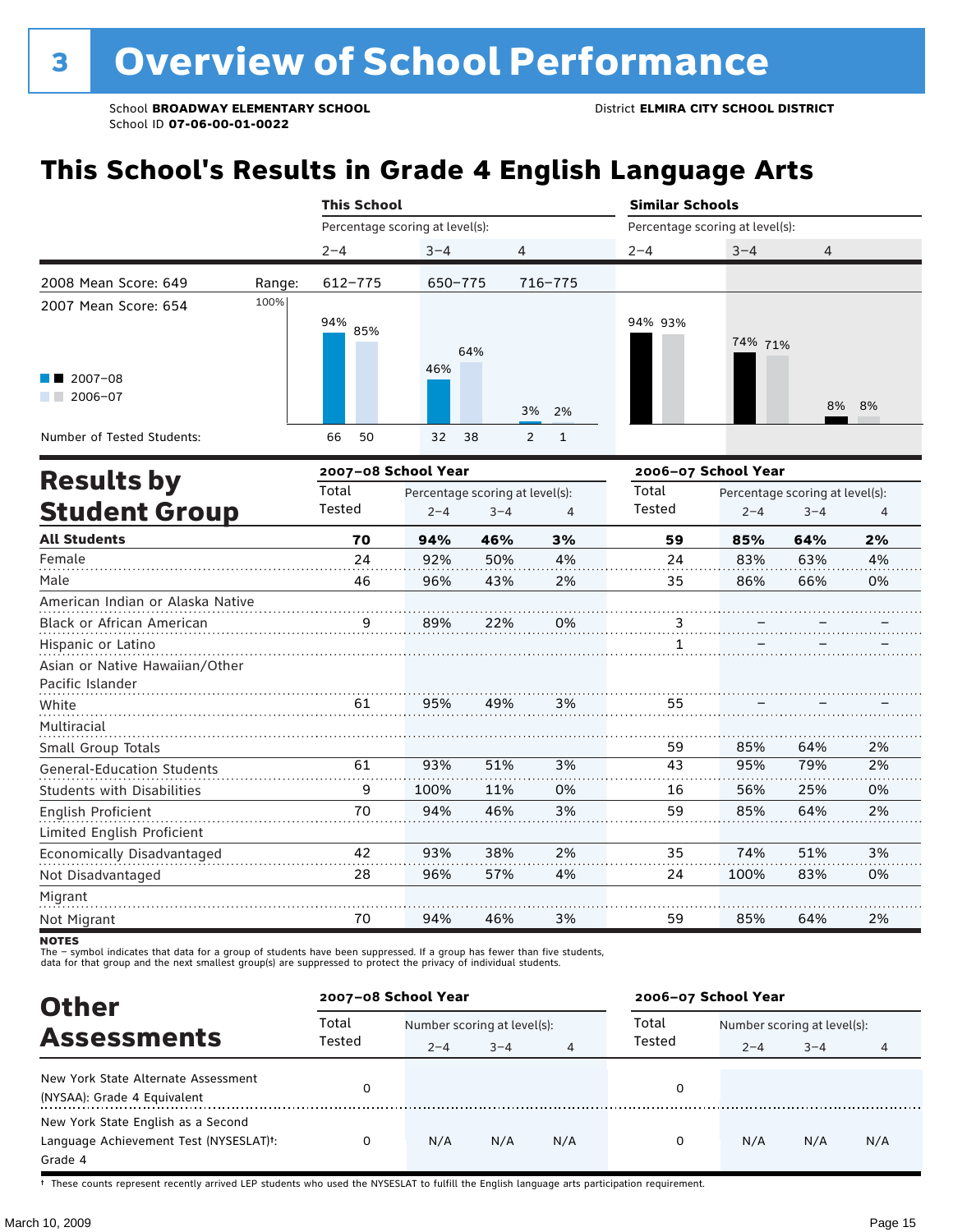### **This School's Results in Grade 4 Mathematics**

|                                   |        | <b>This School</b>              |         |                                 |            | <b>Similar Schools</b>          |         |                                 |         |  |
|-----------------------------------|--------|---------------------------------|---------|---------------------------------|------------|---------------------------------|---------|---------------------------------|---------|--|
|                                   |        | Percentage scoring at level(s): |         |                                 |            | Percentage scoring at level(s): |         |                                 |         |  |
|                                   |        | $2 - 4$                         | $3 - 4$ | 4                               |            | $2 - 4$                         | $3 - 4$ | 4                               |         |  |
| 2008 Mean Score: 664              | Range: | 622-800                         | 650-800 |                                 | 702-800    |                                 |         |                                 |         |  |
| 2007 Mean Score: 680              | 100%   | 93% 98%                         | 75%     | 84%                             |            | 96% 95%                         | 85% 81% |                                 |         |  |
| $2007 - 08$<br>$2006 - 07$        |        |                                 |         |                                 | 25%<br>13% |                                 |         |                                 | 25% 21% |  |
| Number of Tested Students:        |        | 63<br>60                        | 51      | 51                              | 15<br>9    |                                 |         |                                 |         |  |
| <b>Results by</b>                 |        | 2007-08 School Year             |         |                                 |            | 2006-07 School Year             |         |                                 |         |  |
|                                   |        | Total                           |         | Percentage scoring at level(s): |            | Total                           |         | Percentage scoring at level(s): |         |  |
| <b>Student Group</b>              |        | Tested                          | $2 - 4$ | $3 - 4$                         | 4          | Tested                          | $2 - 4$ | $3 - 4$                         | 4       |  |
| <b>All Students</b>               |        | 68                              | 93%     | 75%                             | 13%        | 61                              | 98%     | 84%                             | 25%     |  |
| Female                            |        | 23                              | 83%     | 70%                             | 4%         | 25                              | 100%    | 88%                             | 20%     |  |
| Male                              |        | 45                              | 98%     | 78%                             | 18%        | 36                              | 97%     | 81%                             | 28%     |  |
| American Indian or Alaska Native  |        |                                 |         |                                 |            |                                 |         |                                 |         |  |
| Black or African American         |        |                                 | 89%     | 44%                             | 0%         | $\ddot{.}$                      |         |                                 |         |  |
| Hispanic or Latino                |        |                                 |         |                                 |            | 1                               |         |                                 |         |  |
| Asian or Native Hawaiian/Other    |        |                                 |         |                                 |            |                                 |         |                                 |         |  |
| Pacific Islander                  |        |                                 |         |                                 |            |                                 |         |                                 |         |  |
| White                             |        | 59                              | 93%     | 80%                             | 15%        | 57                              |         |                                 |         |  |
| Multiracial                       |        |                                 |         |                                 |            |                                 |         |                                 |         |  |
| Small Group Totals                |        |                                 |         |                                 |            | 61                              | 98%     | 84%                             | 25%     |  |
| <b>General-Education Students</b> |        | 59                              | 92%     | 75%                             | 15%        | 45                              | 100%    | 93%                             | 31%     |  |
| <b>Students with Disabilities</b> |        | 9                               | 100%    | 78%                             | 0%         | 16                              | 94%     | 56%                             | 6%      |  |
| English Proficient                |        | 68                              | 93%     | 75%                             | 13%        | 61                              | 98%     | 84%                             | 25%     |  |
| Limited English Proficient        |        |                                 |         |                                 |            |                                 |         |                                 |         |  |
| Economically Disadvantaged        |        | 38                              | 92%     | 71%                             | 11%        | 36                              | 97%     | 72%                             | 11%     |  |
| Not Disadvantaged                 |        | 30                              | 93%     | 80%                             | 17%        | 25                              | 100%    | 100%                            | 44%     |  |
| Migrant                           |        |                                 |         |                                 |            |                                 |         |                                 |         |  |
| Not Migrant                       |        | 68                              | 93%     | 75%                             | 13%        | 61                              | 98%     | 84%                             | 25%     |  |

**NOTES** 

| <b>Other</b>                                                       | 2007-08 School Year |                             |         |  | 2006-07 School Year |                             |         |  |  |  |
|--------------------------------------------------------------------|---------------------|-----------------------------|---------|--|---------------------|-----------------------------|---------|--|--|--|
|                                                                    | Total               | Number scoring at level(s): |         |  | Total               | Number scoring at level(s): |         |  |  |  |
| <b>Assessments</b>                                                 | Tested              | $2 - 4$                     | $3 - 4$ |  | Tested              | $2 - 4$                     | $3 - 4$ |  |  |  |
| New York State Alternate Assessment<br>(NYSAA): Grade 4 Equivalent |                     |                             |         |  |                     |                             |         |  |  |  |
|                                                                    |                     |                             |         |  |                     |                             |         |  |  |  |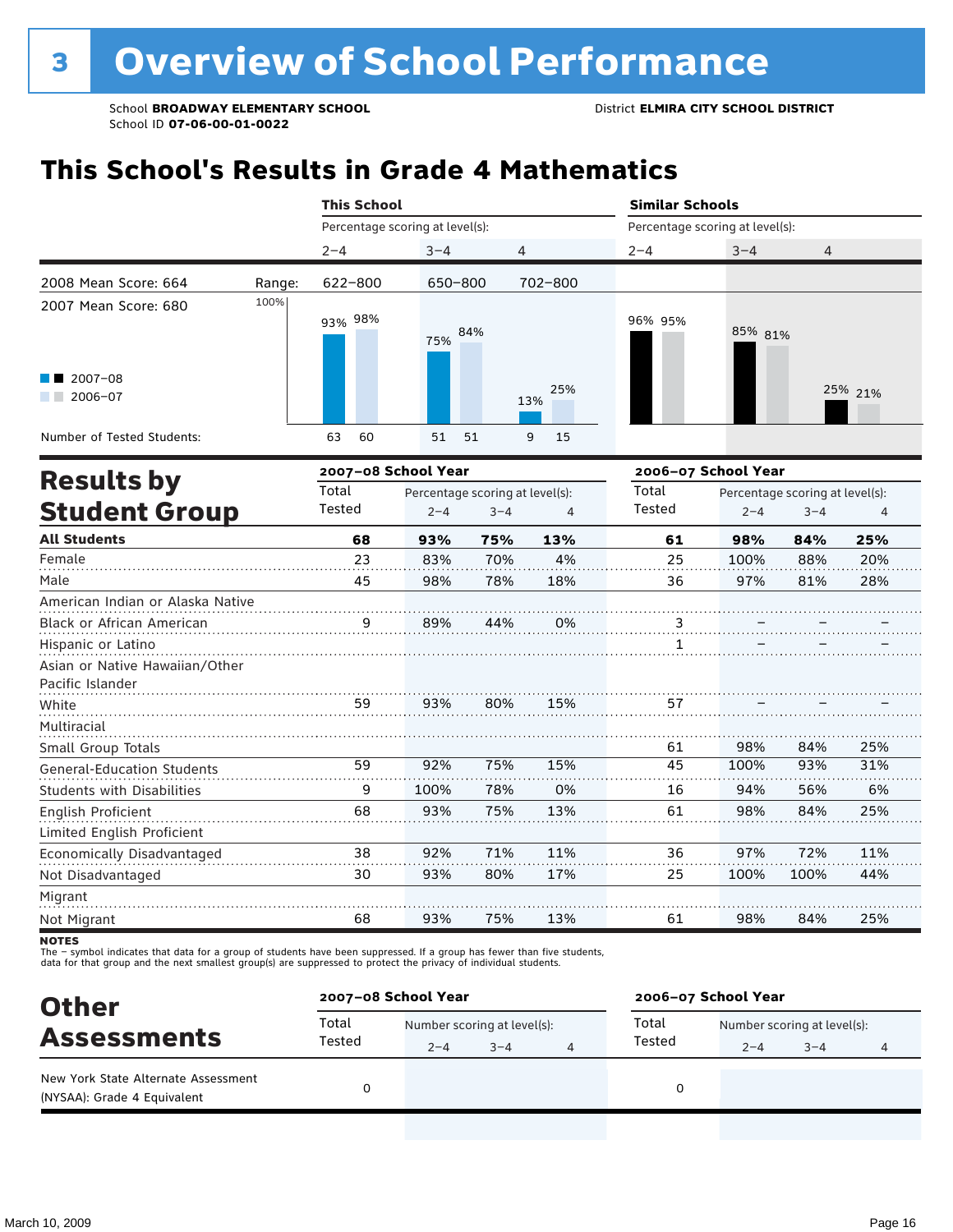### **This School's Results in Grade 4 Science**

|                                   |        | <b>This School</b>              |            |                                 |                | <b>Similar Schools</b>          |                     |                                 |                |  |
|-----------------------------------|--------|---------------------------------|------------|---------------------------------|----------------|---------------------------------|---------------------|---------------------------------|----------------|--|
|                                   |        | Percentage scoring at level(s): |            |                                 |                | Percentage scoring at level(s): |                     |                                 |                |  |
|                                   |        | $2 - 4$                         | $3 - 4$    | 4                               |                | $2 - 4$                         | $3 - 4$             | 4                               |                |  |
| 2008 Mean Score: 74               | Range: | $45 - 100$                      | $65 - 100$ |                                 | $85 - 100$     |                                 |                     |                                 |                |  |
| 2007 Mean Score: 80               | 100%   | 97% 100%                        | 75%        | 87%                             |                | 99% 99%                         | 91% 91%             |                                 | 54% 57%        |  |
| $2007 - 08$<br>2006-07            |        |                                 |            |                                 | 37%<br>24%     |                                 |                     |                                 |                |  |
| Number of Tested Students:        |        | 60<br>66                        | 51         | 52                              | 22<br>16       |                                 |                     |                                 |                |  |
| <b>Results by</b>                 |        | 2007-08 School Year             |            |                                 |                |                                 | 2006-07 School Year |                                 |                |  |
|                                   |        | Total                           |            | Percentage scoring at level(s): |                | Total                           |                     | Percentage scoring at level(s): |                |  |
| <b>Student Group</b>              |        | Tested                          | $2 - 4$    | $3 - 4$                         | $\overline{4}$ | Tested                          | $2 - 4$             | $3 - 4$                         | $\overline{4}$ |  |
| <b>All Students</b>               |        | 68                              | 97%        | 75%                             | 24%            | 60                              | 100%                | 87%                             | 37%            |  |
| Female                            |        | 22                              | 100%       | 64%                             | 18%            | 25                              | 100%                | 88%                             | 40%            |  |
| Male                              |        | 46                              | 96%        | 80%                             | 26%            | 35                              | 100%                | 86%                             | 34%            |  |
| American Indian or Alaska Native  |        |                                 |            |                                 |                |                                 |                     |                                 |                |  |
| Black or African American         |        | 9                               | 78%        | 56%                             | 0%             | 4                               |                     |                                 |                |  |
| Hispanic or Latino                |        |                                 |            |                                 |                | 1                               |                     |                                 |                |  |
| Asian or Native Hawaiian/Other    |        |                                 |            |                                 |                |                                 |                     |                                 |                |  |
| Pacific Islander                  |        |                                 |            |                                 |                |                                 |                     |                                 |                |  |
| White                             |        | 59                              | 100%       | 78%                             | 27%            | 55                              | 100%                | 89%                             | 40%            |  |
| Multiracial                       |        |                                 |            |                                 |                |                                 |                     |                                 |                |  |
| Small Group Totals                |        |                                 |            |                                 |                | 5                               | 100%                | 60%                             | 0%             |  |
| <b>General-Education Students</b> |        | 59                              | 97%        | 78%                             | 27%            | 45                              | 100%                | 89%                             | 47%            |  |
| Students with Disabilities        |        | 9                               | 100%       | 56%                             | 0%             | 15                              | 100%                | 80%                             | 7%             |  |
| English Proficient                |        | 68                              | 97%        | 75%                             | 24%            | 60                              | 100%                | 87%                             | 37%            |  |
| Limited English Proficient        |        |                                 |            |                                 |                |                                 |                     |                                 |                |  |
| Economically Disadvantaged        |        | 38                              | 95%        | 68%                             | 24%            | 35                              | 100%                | 86%                             | 23%            |  |
| Not Disadvantaged                 |        | 30                              | 100%       | 83%                             | 23%            | 25                              | 100%                | 88%                             | 56%            |  |
| Migrant                           |        |                                 |            |                                 |                |                                 |                     |                                 |                |  |
| Not Migrant                       |        | 68                              | 97%        | 75%                             | 24%            | 60                              | 100%                | 87%                             | 37%            |  |

**NOTES** 

| <b>Other</b>                                                       | 2007-08 School Year |                             |         |  | 2006-07 School Year |                             |         |  |  |
|--------------------------------------------------------------------|---------------------|-----------------------------|---------|--|---------------------|-----------------------------|---------|--|--|
|                                                                    | Total               | Number scoring at level(s): |         |  | Total               | Number scoring at level(s): |         |  |  |
| <b>Assessments</b>                                                 | Tested              | $2 - 4$                     | $3 - 4$ |  | Tested              | $2 - 4$                     | $3 - 4$ |  |  |
| New York State Alternate Assessment<br>(NYSAA): Grade 4 Equivalent |                     |                             |         |  | 0                   |                             |         |  |  |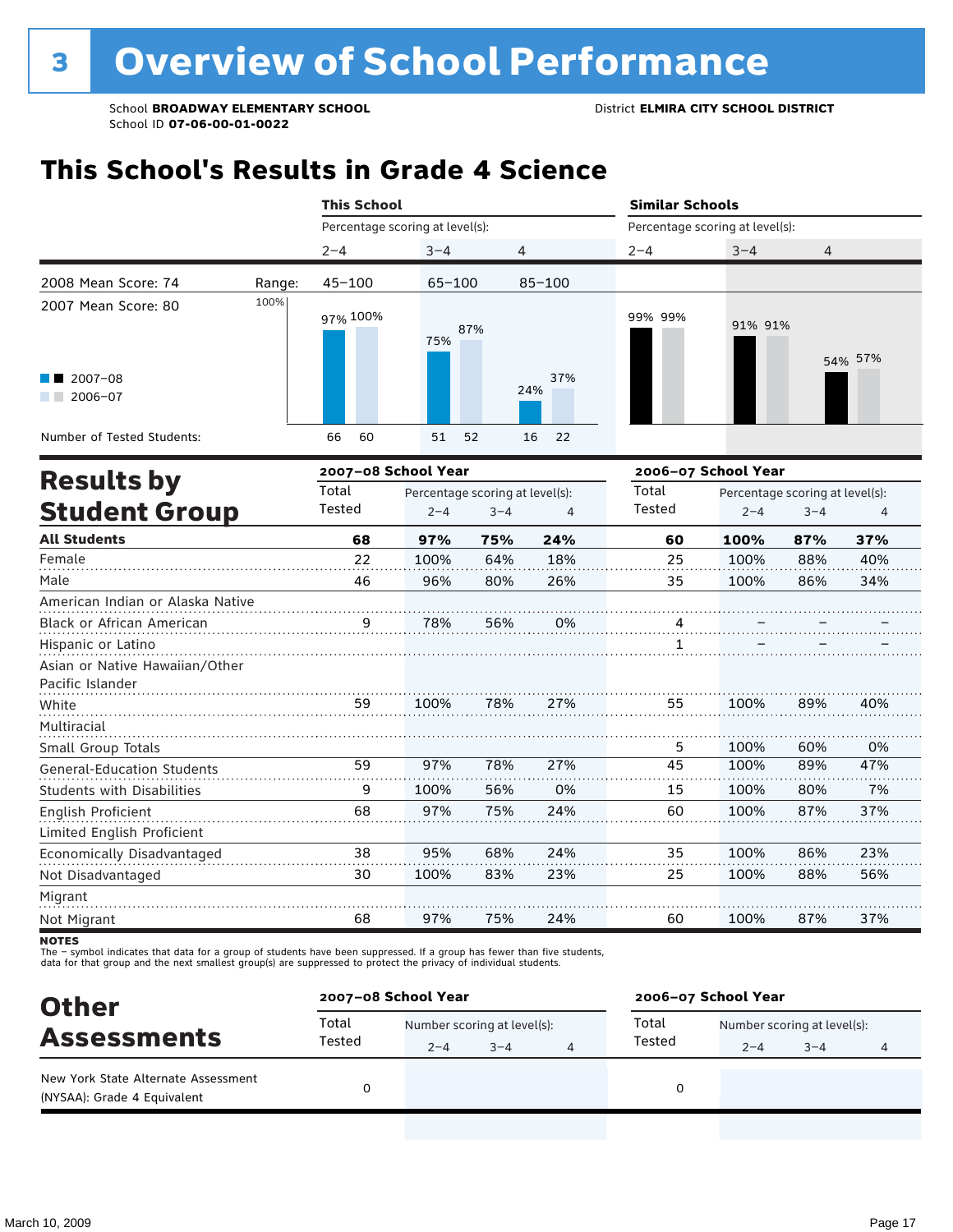### **This School's Results in Grade 5 English Language Arts**

|                                                    |        | <b>This School</b>              |                                 |         |                     | <b>Similar Schools</b>          |                     |                                 |     |
|----------------------------------------------------|--------|---------------------------------|---------------------------------|---------|---------------------|---------------------------------|---------------------|---------------------------------|-----|
|                                                    |        | Percentage scoring at level(s): |                                 |         |                     | Percentage scoring at level(s): |                     |                                 |     |
|                                                    |        | $2 - 4$                         | $3 - 4$                         |         | 4                   | $2 - 4$                         | $3 - 4$             | $\overline{4}$                  |     |
| 2008 Mean Score: 667                               | Range: | 608-795                         | 650-795                         |         | 711-795             |                                 |                     |                                 |     |
| 2007 Mean Score: 662                               | 100%   | 100% 94%                        | 76%                             | 64%     |                     | 98% 96%                         | 78% 72%             |                                 |     |
| $2007 - 08$<br>2006-07                             |        |                                 |                                 |         | 5%<br>3%            |                                 |                     | 5%                              | 7%  |
| Number of Tested Students:                         |        | 67<br>62                        | 51                              | 42      | 3<br>$\overline{2}$ |                                 |                     |                                 |     |
| <b>Results by</b>                                  |        | 2007-08 School Year             |                                 |         |                     |                                 | 2006-07 School Year |                                 |     |
|                                                    |        | Total                           | Percentage scoring at level(s): |         |                     | Total                           |                     | Percentage scoring at level(s): |     |
| <b>Student Group</b>                               |        | Tested                          | $2 - 4$                         | $3 - 4$ | $\overline{4}$      | Tested                          | $2 - 4$             | $3 - 4$                         | 4   |
| <b>All Students</b>                                |        | 67                              | 100%                            | 76%     | 3%                  | 66                              | 94%                 | 64%                             | 5%  |
| Female                                             |        | 28                              | 100%                            | 79%     | 7%                  | 28                              | 93%                 | 68%                             | 7%  |
| Male                                               |        | 39                              | 100%                            | 74%     | 0%                  | 38                              | 95%                 | 61%                             | 3%  |
| American Indian or Alaska Native                   |        |                                 |                                 |         |                     |                                 |                     |                                 |     |
| <b>Black or African American</b>                   |        | $\frac{8}{10}$                  |                                 |         |                     | 5                               |                     |                                 |     |
| Hispanic or Latino                                 |        | 1                               |                                 |         |                     |                                 |                     |                                 |     |
| Asian or Native Hawaiian/Other<br>Pacific Islander |        |                                 |                                 |         |                     | 1                               |                     |                                 |     |
| White                                              |        | 58                              | 100%                            | 79%     | 3%                  | 60                              | 93%                 | 62%                             | 3%  |
| Multiracial                                        |        |                                 |                                 |         |                     |                                 |                     |                                 |     |
| Small Group Totals                                 |        | 9                               | 100%                            | 56%     | 0%                  | 6                               | 100%                | 83%                             | 17% |
| <b>General-Education Students</b>                  |        | 58                              | 100%                            | 86%     | 3%                  | 55                              | 96%                 | 67%                             | 5%  |
| <b>Students with Disabilities</b>                  |        | 9                               | 100%                            | 11%     | 0%                  | 11                              | 82%                 | 45%                             | 0%  |
| English Proficient                                 |        | 67                              | 100%                            | 76%     | 3%                  | 66                              | 94%                 | 64%                             | 5%  |
| Limited English Proficient                         |        |                                 |                                 |         |                     |                                 |                     |                                 |     |
| Economically Disadvantaged                         |        | 40                              | 100%                            | 63%     | 3%                  | 32                              | 91%                 | 50%                             | 3%  |
| Not Disadvantaged                                  |        | 27                              | 100%                            | 96%     | 4%                  | 34                              | 97%                 | 76%                             | 6%  |
| Migrant                                            |        |                                 |                                 |         |                     |                                 |                     |                                 |     |
| Not Migrant                                        |        | 67                              | 100%                            | 76%     | 3%                  | 66                              | 94%                 | 64%                             | 5%  |

**NOTES** 

The – symbol indicates that data for a group of students have been suppressed. If a group has fewer than five students,<br>data for that group and the next smallest group(s) are suppressed to protect the privacy of individual

| <b>Other</b>                                                                            |                 | 2007-08 School Year                    |         |     | 2006-07 School Year |                                        |         |     |  |
|-----------------------------------------------------------------------------------------|-----------------|----------------------------------------|---------|-----|---------------------|----------------------------------------|---------|-----|--|
| <b>Assessments</b>                                                                      | Total<br>Tested | Number scoring at level(s):<br>$2 - 4$ | $3 - 4$ |     | Total<br>Tested     | Number scoring at level(s):<br>$2 - 4$ | $3 - 4$ |     |  |
| New York State Alternate Assessment<br>(NYSAA): Grade 5 Equivalent                      |                 |                                        |         |     | 0                   |                                        |         |     |  |
| New York State English as a Second<br>Language Achievement Test (NYSESLAT)t:<br>Grade 5 |                 | N/A                                    | N/A     | N/A | 0                   | N/A                                    | N/A     | N/A |  |

† These counts represent recently arrived LEP students who used the NYSESLAT to fulfill the English language arts participation requirement.